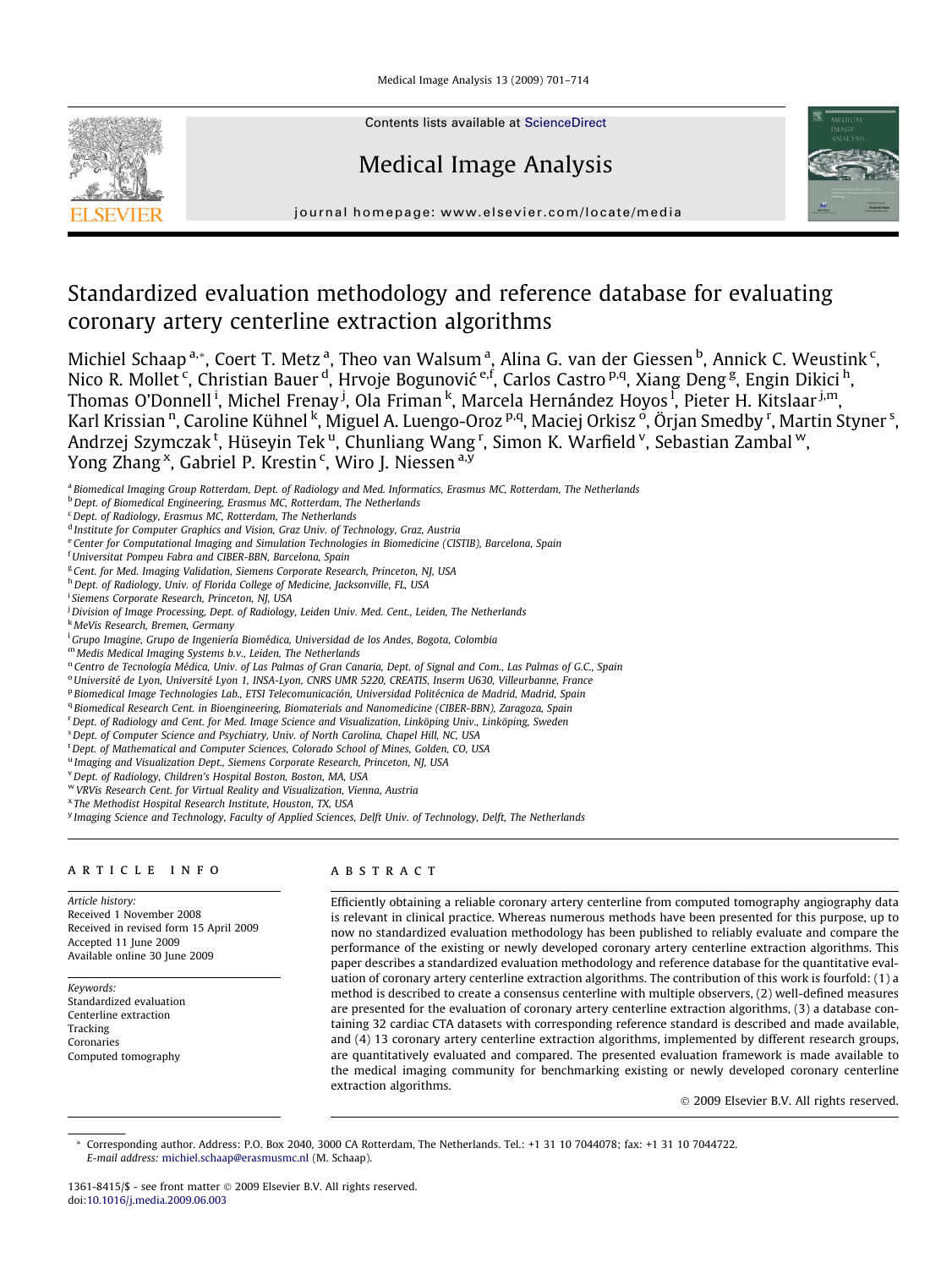# 1. Introduction

Coronary artery disease (CAD) is currently the primary cause of death among American males and females ([Rosamond et al.,](#page-13-0) [2008\)](#page-13-0) and one of the main causes of death in the world [\(WHO,](#page-13-0) [2008\)](#page-13-0). The gold standard for the assessment of CAD is conventional coronary angiography (CCA) ([Cademartiri et al., 2007\)](#page-12-0). However, because of its invasive nature, CCA has a low, but non-negligible, risk of procedure related complications ([Zanzonic](#page-13-0)[o et al., 2006](#page-13-0)). Moreover, it only provides information on the coronary lumen.

Computed Tomography Angiography (CTA) is a potential alternative for CCA [\(Mowatt et al., 2008\)](#page-12-0). CTA is a non-invasive technique that allows, next to the assessment of the coronary lumen, the evaluation of the presence, extent, and type (non-calcified or calcified) of coronary plaque ([Leber et al., 2006\)](#page-12-0). Such non-invasive, comprehensive plaque assessment may be relevant for improving risk stratification when combined with current risk measures: the severity of stenosis and the amount of calcium ([Cademartiri](#page-12-0) et al., 2007). A disadvantage of CTA is that the current imaging protocols are associated with a higher radiation dose exposure than CCA [\(Einstein](#page-12-0) et al., 2007).

Several techniques to visualize CTA data are used in clinical practice for the diagnosis of CAD. Besides evaluating the axial slices, other visualization techniques such as maximum intensity projections (MIP), volume rendering techniques, multi-planar reformatting (MPR), and curved planar reformatting (CPR) are used to review CTA data [\(Cademartiri](#page-12-0) et al., 2007). CPR and MPR images of coronary arteries are based on the CTA image and a central lumen line (for convenience referred to as centerline) through the vessel of interest [\(Kanitsar](#page-12-0) et al., 2002). These reformatted images can also be used during procedure planning for, among other things, planning the type of intervention and size of stents ([Hecht,](#page-12-0) [2008\)](#page-12-0). Efficiently obtaining a reliable centerline is therefore relevant in clinical practice. Furthermore, centerlines can serve as a starting point for lumen segmentation, stenosis grading, and plaque quantification ([Marquering et al., 2005; Wesarg et al., 2006;](#page-12-0) [Khan](#page-12-0) et al., 2006).

This paper introduces a framework for the evaluation of coronary artery centerline extraction methods. The framework encompasses a publicly available database of coronary CTA data with corresponding reference standard centerlines derived from manually annotated centerlines, a set of well-defined evaluation measures, and an online tool for the comparison of coronary CTA centerline extraction techniques. We demonstrate the potential of the proposed framework by comparing 13 coronary artery centerline extraction methods, implemented by different authors as part of a segmentation challenge workshop at the Medical Image Computing and Computer-Assisted Intervention (MICCAI) conference ([Metz](#page-12-0) et al., 2008).

In the next two sections we will respectively describe our motivation of the study presented in this paper and discuss previous work on the evaluation of coronary segmentation and centerline extraction techniques. The evaluation framework will then be outlined by discussing the data, reference standard, evaluation measures, evaluation categories, and web-based framework. The paper will be concluded by presenting the comparative results of the 13 centerline extraction techniques, a discussion of these results, and a conclusion about the work presented.

# 2. Motivation

The value of a standardized evaluation methodology and a publicly available image repository has been shown in a number of medical image analysis and general computer vision applications, for example in the Retrospective Image Registration Evaluation Project ([West](#page-13-0) et al., 1997), the Digital Retinal Images for Vessel Extraction database [\(Staal](#page-13-0) et al., 2004), the Lung Image Database project [\(Armato](#page-12-0) et al., 2004), the Middlebury Stereo Vision evaluation ([Scharstein](#page-13-0) and Szeliski, 2002), the Range Image Segmentation Comparison ([Hoover](#page-12-0) et al., 1996), the Berkeley Segmentation Dataset and Benchmark ([Martin](#page-12-0) et al., 2001), and a workshop and online evaluation framework for liver and caudate segmentation ([van Ginneken](#page-13-0) et al., 2007).

Similarly, standardized evaluation and comparison of coronary artery centerline extraction algorithms has scientific and practical benefits. A benchmark of state-of-the-art techniques is a prerequisite for continued progress in this field: it shows which of the popular methods are successful and researchers can quickly apprehend where methods can be improved.

It is also advantageous for the comparison of new methods with the state-of-the-art. Without a publicly available evaluation framework, such comparisons are difficult to perform: the software or source code of existing techniques is often not available, articles may not give enough information for re-implementation, and if enough information is provided, re-implementation of multiple algorithms is a laborious task.

The understanding of algorithm performance that results from the standardized evaluation also has practical benefits. It may, for example, steer the clinical implementation and utilization, as a system architect can use objective measures to choose the best algorithm for a specific task.

Furthermore, the evaluation could show under which conditions a particular technique is likely to succeed or fail, it may therefore be used to improve the acquisition methodology to better match the post-processing techniques.

It is therefore our goal to design and implement a standardized methodology for the evaluation and comparison of coronary artery centerline extraction algorithms and publish a cardiac CTA image repository with associated reference standard. To this end, we will discuss the following tasks below:

- Collection of a representative set of cardiac CTA datasets, with a manually annotated reference standard, available for the entire medical imaging community.
- Development of an appropriate set of evaluation measures for the evaluation of coronary artery centerline extraction methods.
- Development of an accessible framework for easy comparison of different algorithms.
- Application of this framework to compare several coronary CTA centerline extraction techniques.
- Public dissemination of the results of the evaluation.

# 3. Previous work

Approximately 30 papers have appeared that present and/or evaluate (semi-)automatic techniques for the segmentation or centerline extraction of human coronary arteries in cardiac CTA datasets. The proposed algorithms have been evaluated by a wide variety of evaluation methodologies.

A large number of methods have been evaluated qualitatively ([Bartz and Lakare, 2005; Bouraoui et al., 2008; Carrillo et al.,](#page-12-0) [2007; Florin et al., 2004, 2006; Hennemuth et al., 2005; Lavi](#page-12-0) [et al., 2004; Lorenz et al., 2003; Luengo-Oroz et al., 2007; Nain](#page-12-0) [et al., 2004; Renard and Yang, 2008; Schaap et al., 2007; Szymczak](#page-12-0) [et al., 2006; Wang et al., 2007; Wesarg and Firle, 2004; Yang et al.,](#page-12-0) [2005, 2006\)](#page-12-0). In these articles detection, extraction, or segmentation correctness have been visually determined. An overview of these methods is given in [Table 1.](#page-2-0)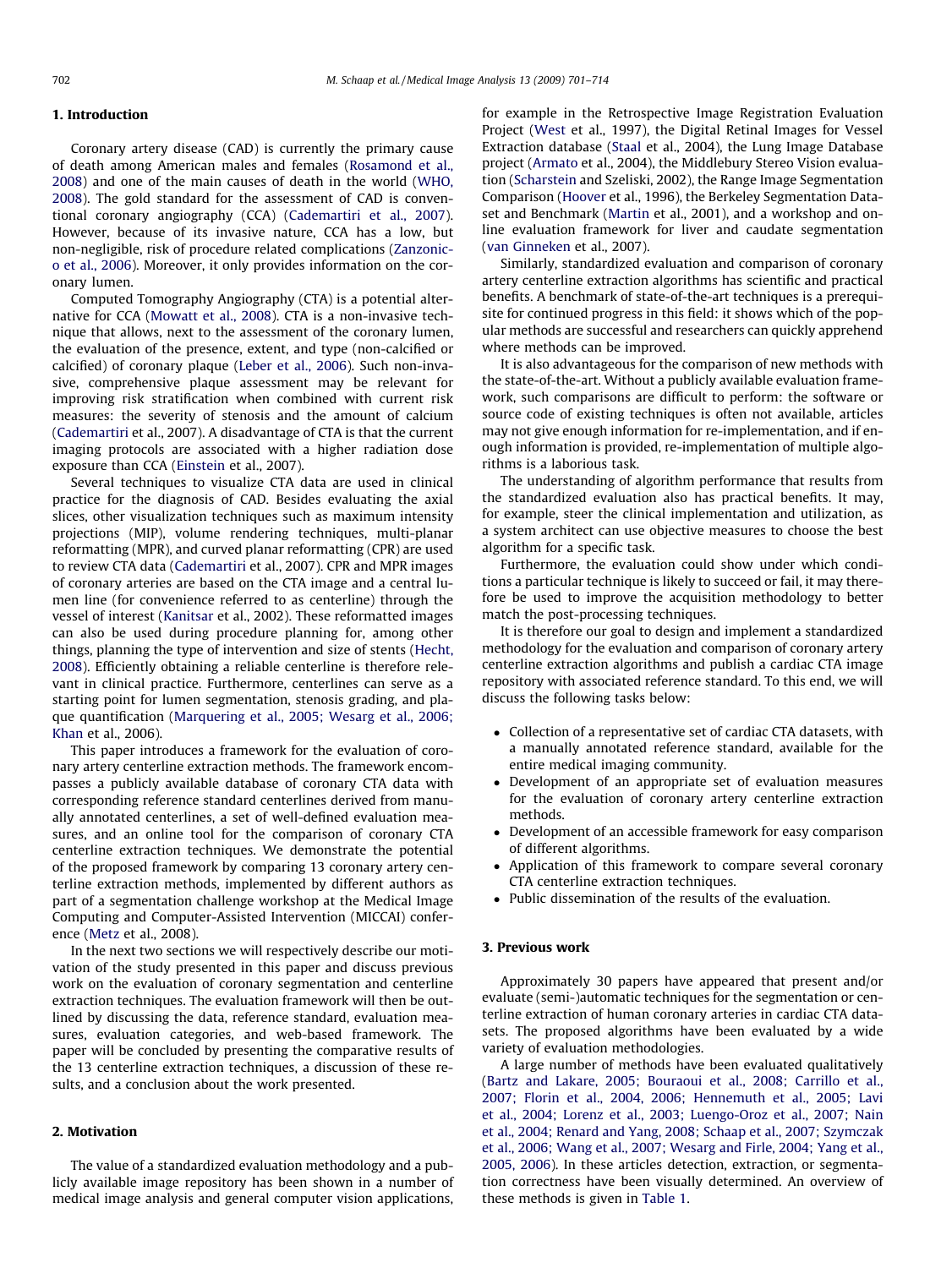#### <span id="page-2-0"></span>Table 1

An overview of CTA coronary artery segmentation and centerline extraction algorithms that were qualitatively evaluated. The column 'Time' indicates if information is provided about the computational time of the algorithm.

| Article                   | Patients/<br>observers | Vessels       | Evaluation details                                                                                                              | Time           |
|---------------------------|------------------------|---------------|---------------------------------------------------------------------------------------------------------------------------------|----------------|
| Bartz and Lakare (2005)   | 1/1                    | Complete tree | Extraction was judged to be satisfactory                                                                                        | Yes            |
| Bouraoui et al. (2008)    | 40/1                   | Complete tree | Extraction was scored satisfactory or not                                                                                       | N <sub>o</sub> |
| Carrillo et al. (2007)    | 12/1                   | Complete tree | Extraction was scored with the number of extracted small branches                                                               | <b>Yes</b>     |
| Florin et al. (2004)      | 1/1                    | Complete tree | Extraction was judged to be satisfactory                                                                                        | <b>Yes</b>     |
| Florin et al. (2006)      | 34/1                   | 6 vessels     | Scored with the number of correct extractions                                                                                   | N <sub>o</sub> |
| Hennemuth et al. (2005)   | 61/1                   | RCA, LAD      | Scored with the number of extracted vessels and categorized on the dataset<br>difficulty                                        | <b>Yes</b>     |
| Lavi et al. (2004)        | 34/1                   | 3 Vessels     | Scored qualitatively with scores from 1 to 5 and categorized on the image<br>quality                                            | <b>Yes</b>     |
| Lorenz et al. $(2003)$    | 3/1                    | Complete tree | Results were visually analyzed and criticized                                                                                   | <b>Yes</b>     |
| Luengo-Oroz et al. (2007) | 9/1                    | LAD & LCX     | Scored with the number of correct vessel extractions. The results are<br>categorized on the image quality and amount of disease | <b>Yes</b>     |
| Nain et al. (2004)        | 2/1                    | Left tree     | Results were visually analyzed and criticized                                                                                   | N <sub>o</sub> |
| Renard and Yang (2008)    | 2/1                    | Left tree     | Extraction was judged to be satisfactory                                                                                        | N <sub>0</sub> |
| Schaap et al. (2007)      | 2/1                    | <b>RCA</b>    | Extraction was judged to be satisfactory                                                                                        | N <sub>o</sub> |
| Szymczak et al. (2006)    | 5/1                    | Complete tree | Results were visually analyzed and criticized                                                                                   | <b>Yes</b>     |
| Wang et al. (2007)        | 33/1                   | Complete tree | Scored with the number of correct extractions                                                                                   | <b>Yes</b>     |
| Wesarg and Firle (2004)   | 12/1                   | Complete tree | Scored with the number of correct extractions                                                                                   | <b>Yes</b>     |
| Yang et al. (2005)        | 2/1                    | Left tree     | Extraction was judged to be satisfactory                                                                                        | <b>Yes</b>     |
| Yang et al. (2006)        | 2/1                    | 4 Vessels     | Scored satisfactory or not. Evaluated in 10 ECG gated reconstructions per<br>patient                                            | Yes            |

Other articles include a quantitative evaluation of the performance of the proposed methods ([Bülow et al., 2004; Busch](#page-12-0) [et al., 2007; Dewey et al., 2004; Larralde et al., 2003;](#page-12-0) [Lesage et al., 2008; Li and Yezzi, 2007; Khan et al., 2006;](#page-12-0) [Marquering et al., 2005; Metz et al., 2007; Olabarriaga et al.,](#page-12-0) [2003; Wesarg et al., 2006; Yang](#page-12-0) et al., 2007). See Table 2 for an overview of these methods.

None of the abovementioned algorithms has been compared to another and only three methods were quantitatively evaluated on both the extraction ability (i.e. how much of the real centerline can be extracted by the method?) and the accuracy (i.e. how accurately can the method locate the centerline or wall of the vessel?). Moreover, only one method was evaluated using annotations from more than one observer [\(Metz](#page-12-0) et al., 2007).

Four methods were assessed on their ability to quantify clinically relevant measures, such as the degree of stenosis and the number of calcium spots in a vessel ([Yang et al., 2005;](#page-13-0) [Dewey et al., 2004; Khan et al., 2006; Wesarg](#page-13-0) et al., 2006). These clinically oriented evaluation approaches are very appropriate for assessing the performance of a method for a possible clinical application, but the performance of these methods for other applications, such as describing the geometry of coronary arteries ([Lorenz](#page-12-0) and von Berg, 2006; Zhu et al., 2008), cannot easily be judged.

Two of the articles ([Dewey](#page-12-0) et al., 2004; Busch et al., 2007) evaluate a commercially available system (respectively Vitrea 2, Version 3.3, Vital Images and Syngo Circulation, Siemens). Several other commercial centerline extraction and stenosis grading packages have been introduced in the past years, but we are not aware of any scientific publication containing a clinical evaluation of these packages.

# 4. Evaluation framework

In this section we will describe our framework for the evaluation of coronary CTA centerline extraction techniques.

#### Table 2

An overview of the quantitatively evaluated CTA coronary artery segmentation and centerline extraction algorithms. With 'centerline' and 'reference' we respectively denote the (semi-)automatically extracted centerline and the manually annotated centerline. The column 'Time' indicates if information is provided about the computational time of the algorithm. 'Method eval.' indicates that the article evaluates an existing technique and that no new technique has been proposed.

| Article                   | Patients/<br>observers | Vessels       | Used evaluation measures and details                                                                                                                                                                                                                                                      | Time           | Method eval. |
|---------------------------|------------------------|---------------|-------------------------------------------------------------------------------------------------------------------------------------------------------------------------------------------------------------------------------------------------------------------------------------------|----------------|--------------|
| Bülow et al. (2004)       | 9/1                    | 3–5 Vessels   | <b>Overlap:</b> Percentage reference points having a centerline point within 2 mm                                                                                                                                                                                                         | N <sub>o</sub> |              |
| Busch et al. (2007)       | 23/2                   | Complete tree | <b>Stenoses grading:</b> Compared to human performance with CCA as ground truth                                                                                                                                                                                                           | N <sub>o</sub> | $\times$     |
| Dewey et al. (2004)       | 35/1                   | 3 Vessels     | Length difference: Difference between reference length and centerline length                                                                                                                                                                                                              | <b>Yes</b>     | $\times$     |
|                           |                        |               | <b>Stenoses grading:</b> Compared to human performance with CCA as ground truth                                                                                                                                                                                                           |                |              |
| Khan et al. (2006)        | 50/1                   | 3 Vessels     | <b>Stenoses grading:</b> Compared to human performance with CCA as ground truth                                                                                                                                                                                                           | N <sub>0</sub> | $\times$     |
| Larralde et al. (2003)    | 6/1                    | Complete tree | <b>Stenoses grading and calcium detection:</b> Compared to human performance                                                                                                                                                                                                              | Yes            |              |
| Lesage et al. $(2008)$    | 19/1                   | 3 Vessels     | Same as Metz et al. (2007)                                                                                                                                                                                                                                                                | <b>Yes</b>     |              |
| Li and Yezzi (2007)       | 5/1                    | Complete tree | <b>Segmentation:</b> Voxel-wise similarity indices                                                                                                                                                                                                                                        | N <sub>0</sub> |              |
| Marquering et al. (2005)  | 1/1                    | LAD.          | <b>Accuracy:</b> Distance from centerline to reference standard                                                                                                                                                                                                                           | Yes            |              |
| Metz et al. (2007)        | 6/3                    | 3 Vessels     | <b>Overlap:</b> Segments on the reference standard and centerline are marked as true<br>positives, false positives or false negatives. This scoring was used to construct<br>similarity indices<br><b>Accuracy:</b> Average distance to the reference standard for true positive sections | N <sub>0</sub> |              |
| Olabarriaga et al. (2003) | 5/1                    | 3 Vessels     | <b>Accuracy:</b> Mean distance from the centerline to the reference                                                                                                                                                                                                                       | N <sub>0</sub> |              |
| Wesarg et al. (2006)      | 10/1                   | 3 Vessels     | <b>Calcium detection:</b> Performance compared to human performance                                                                                                                                                                                                                       | N <sub>0</sub> | $\times$     |
| Yang et al. (2007)        | 2/1                    | 3 Vessels     | <b>Overlap:</b> Percentage of the reference standard detected<br>Segmentation: Average distance to contours                                                                                                                                                                               | N <sub>0</sub> |              |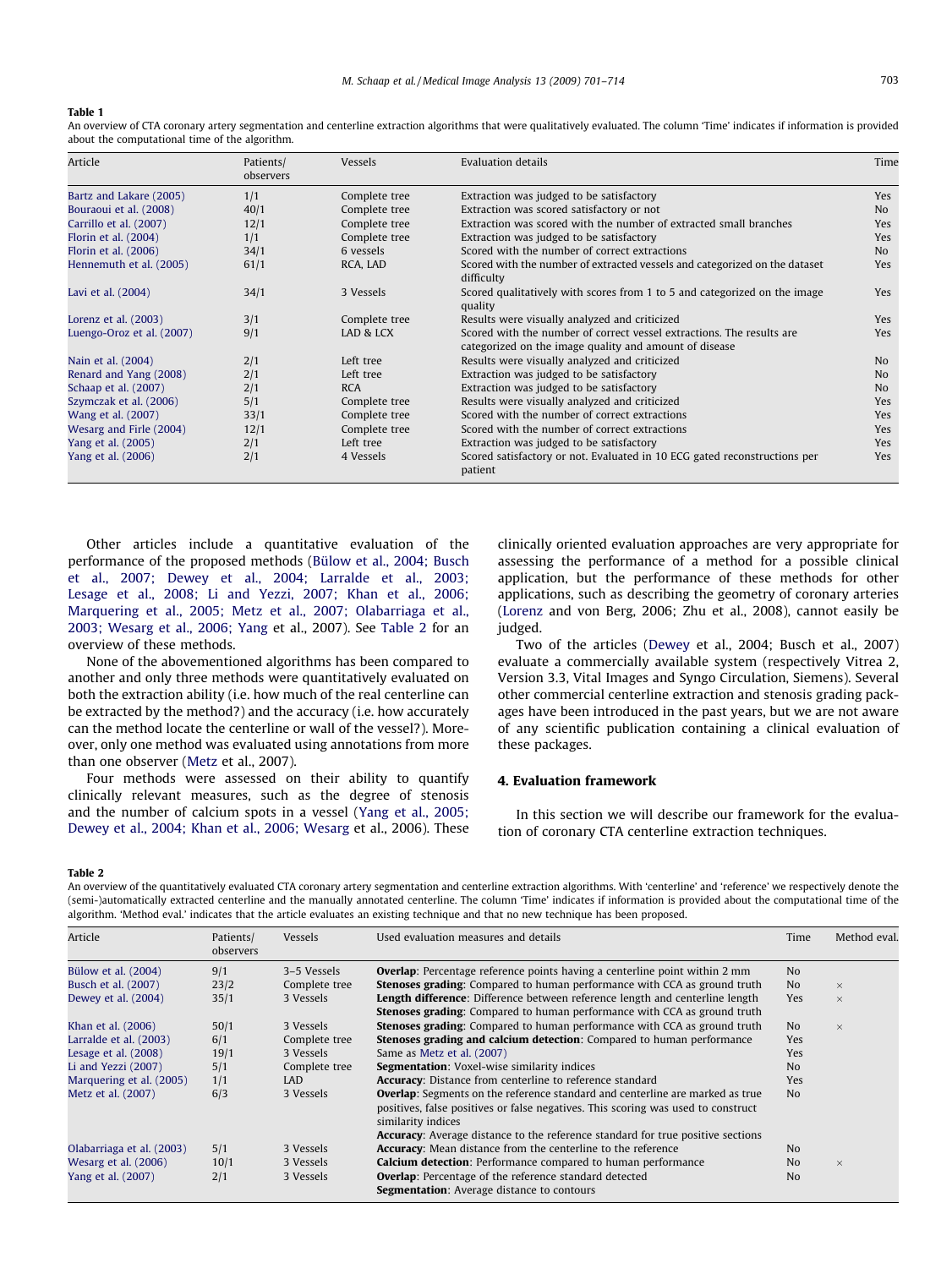### 4.1. Cardiac CTA data

The CTA data was acquired in the Erasmus MC, University Medical Center Rotterdam, The Netherlands. Thirty-two datasets were randomly selected from a series of patients who underwent a cardiac CTA examination between June 2005 and June 2006. Twenty datasets were acquired with a 64-slice CT scanner and 12 datasets with a dual-source CT scanner (Sensation 64 and Somatom Definition, Siemens Medical Solutions, Forchheim, Germany).

A tube voltage of 120 kV was used for both scanners. All datasets were acquired with ECG-pulsing [\(Weustink](#page-13-0) et al., 2008). The maximum current (625 mA for the dual-source scanner and 900 mA for the 64-slice scanner) was used in the window from 25% to 70% of the R–R interval and outside this window the tube current was reduced to 20% of the maximum current.

Both scanners operated with a detector width of 0.6 mm. The image data was acquired with a table feed of 3.8 mm per rotation (64-slice datasets) or 3.8 mm to 10 mm, individually adapted to the patient's heart rate (dual-source datasets).

Diastolic reconstructions were used, with reconstruction intervals varying from 250 ms to 400 ms before the R-peak. Three datasets were reconstructed using a sharp (B46f) kernel, all others were reconstructed using a medium-to-smooth (B30f) kernel. The mean voxel size of the datasets is  $0.32 \times 0.32 \times 0.4$  mm<sup>3</sup>.

#### 4.1.1. Training and test datasets

To ensure representative training and test sets, the image quality of and presence of calcium in each dataset was visually assessed by a radiologist with three years experience in cardiac CT.

Image quality was scored as poor (defined as presence of imagedegrading artifacts and evaluation only possible with low confidence), moderate (presence of artifacts but evaluation possible with moderate confidence) or good (absence of any image-degrading artifacts related to motion and noise). Presence of calcium was scored as absent, modest or severe. Based on these scorings the data was distributed equally over a group of 8 and a group of 24 datasets. The patient and scan parameters were assessed by the radiologist to be representative for clinical practice. Tables 3 and 4 describe the distribution of respectively the image quality and calcium scores in the datasets.

The first group of 8 datasets can be used for training and the other 24 datasets are used for performance assessment of the algorithms. All the 32 cardiac CTA datasets and the corresponding reference standard centerlines for the training data are made publicly available.

## 4.2. Reference standard

In this work we define the centerline of a coronary artery in a CTA scan as the curve that passes through the center of gravity

#### Table 3

Table 4

Image quality of the training and test datasets.

|                     | Poor | Moderate | Good | Total |
|---------------------|------|----------|------|-------|
| Training<br>Testing |      | э<br>ŏ   |      | 24    |

| Presence of calcium in the training and test datasets. |  |  |  |
|--------------------------------------------------------|--|--|--|

|                     | Low | Moderate | Severe | Total   |
|---------------------|-----|----------|--------|---------|
| Training<br>Testing |     |          |        | 8<br>24 |
|                     |     |          |        |         |

of the lumen in each cross-section. We define the start point of a centerline as the center of the coronary ostium (i.e. the point where the coronary artery originates from the aorta), and the end point as the most distal point where the artery is still distinguishable from the background. The centerline is smoothly interpolated if the artery is partly indistinguishable from the background, e.g. in case of a total occlusion or imaging artifacts.

This definition was used by three trained observers to annotate centerlines in the selected cardiac CTA datasets. Four vessels were selected for annotation by one of the observers in all 32 datasets, yielding  $32 \times 4 = 128$  selected vessels. The first three vessels were always the right coronary artery (RCA), left anterior descending artery (LAD), and left circumflex artery (LCX). The fourth vessel was selected from the large side-branches of these main coronary arteries and the selection was as follows: first diagonal branch  $(14x)$ , second diagonal branch  $(6\times)$ , optional diagonal coronary artery  $(6\times)$ , first obtuse marginal branch  $(2\times)$ , posterior descending artery ( $2\times$ ), and acute marginal artery ( $2\times$ ). This observer annotated for all the four selected vessels points close to the selected vessels. These points (denoted with 'point A') unambiguously define the vessels, i.e. the vessel of interest is the vessel closest to the point and no side-branches can be observed after this point.

After the annotation of these 128 points, the three observers used these points to independently annotate the centerlines of the same four vessels in the 32 datasets. The observers also specified the radius of the lumen at least every 5 mm, where the radius was chosen such that the enclosed area of the annotated circle matched the area of the lumen. The radius was specified after the complete central lumen line was annotated (see [Fig. 4](#page-4-0)).

The paths of the three observers were combined to one centerline per vessel using a Mean Shift algorithm for open curves: The centerlines are averaged while taking into account the possibly spatially varying accuracy of the observers by iteratively estimating the reference standard and the accuracy of the observers. Each point of the resulting reference standard is a weighted average of the neighboring observer centerline points, with weights corresponding to the locally estimated accuracy of the observers [\(Wal](#page-13-0)[sum](#page-13-0) et al., 2008).

After creating this first weighted average, a consensus centerline was created with the following procedure: The observers compared their centerlines with the average centerline to detect and subsequently correct any possible annotation errors. This comparison was performed utilizing curved planar reformatted images displaying the annotated centerline color-coded with the distance to the reference standard and vice-versa (see [Fig. 2](#page-4-0)). The three observers needed in total approximately 300 h for the complete annotation and correction process.

After the correction step the centerlines were used to create the reference standard, using the same Mean Shift algorithm. Note that the uncorrected centerlines were used to calculate the inter-observer variability and agreement measures (see Section [4.5](#page-6-0)).

The points where for the first time the centerlines of two observers lie within the radius of the reference standard when traversing over this centerline from respectively the start to the end or vice-versa were selected as the start- and end point of the reference standard. Because the observers used the abovementioned centerline definition it is assumed that the resulting start points of the reference standard centerlines lie within the coronary ostium.

The corrected centerlines contained on average 44 points and the average distance between two successive annotated points was 3.1 mm. The 128 resulting reference standard centerlines were on average 138 mm (std. dev. 41 mm, min. 34 mm, max. 249 mm) long.

The radius of the reference standard was based on the radii annotated by the observers and a point-to-point correspondence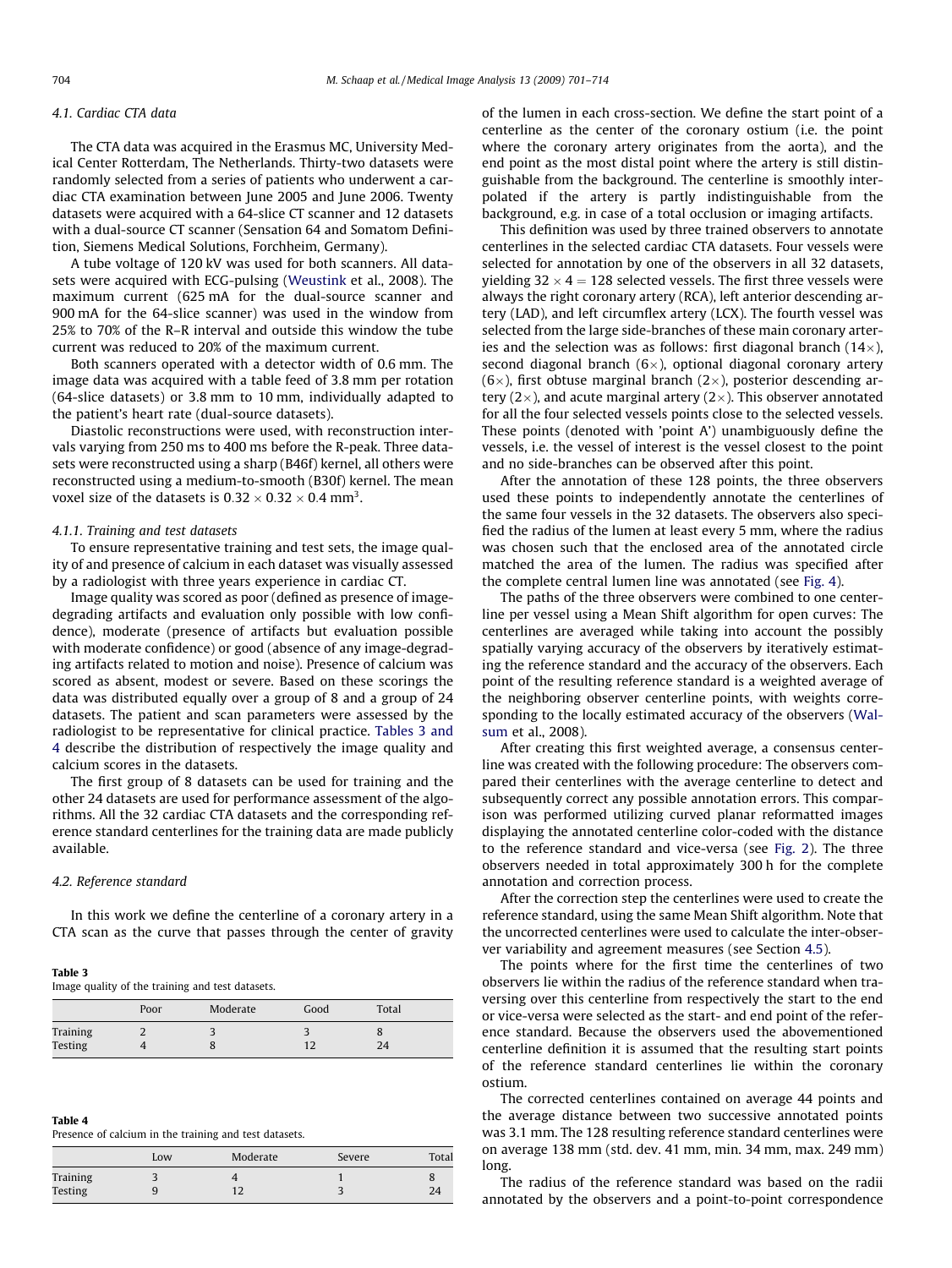<span id="page-4-0"></span>

Fig. 1. An example of the data with corresponding reference standard. Top-left: axial view of data. Top-right: coronal view. Bottom-left: sagittal view. Bottom-right: a 3D rendering of the reference standard.



Fig. 2. An example of one of the color-coded curved planar reformatted images used to detect possible annotation errors.

between the reference standard and the three annotated centerlines. The reference standard centerline and the corrected observer centerlines were first resampled equidistantly using a sampling distance of 0.03 mm. Dijkstra's graph searching algorithm was then used to associate each point on the reference standard with one or more points on each annotated centerline and vice-versa. Using this correspondence, the radius at each point of the reference standard was determined by averaging the radius of all the connected points on the three annotated centerlines (see also Figs. 3 and 4). An example of annotated data with corresponding reference standard is shown in Fig. 1. Details about the connectivity algorithm are given in Section 4.3.

# 4.3. Correspondence between centerlines

All the evaluation measures are based on a point-to-point correspondence between the reference standard and the evaluated centerline. This section explains the mechanism for determining this correspondence.



Fig. 3. An illustrative example of the Mean Shift algorithm showing the annotations of the three observers as a thin black line, the resulting average as a thick black line, and the correspondence that are used during the last Mean Shift iteration in lightgray.



Fig. 4. An example of the annotations of the three observers in black and the resulting reference standard in white. The crosses indicate the centers and the circles indicate the radii.

Before the correspondence is determined the centerlines are first sampled equidistantly using a sampling distance of 0.03 mm, enabling an accurate comparison. The evaluated centerline is then clipped with a disc that is positioned at the start of the reference standard centerline (i.e. in or very close to the coronary ostium). The centerlines are clipped because we define the start point of a coronary centerline at the coronary ostium and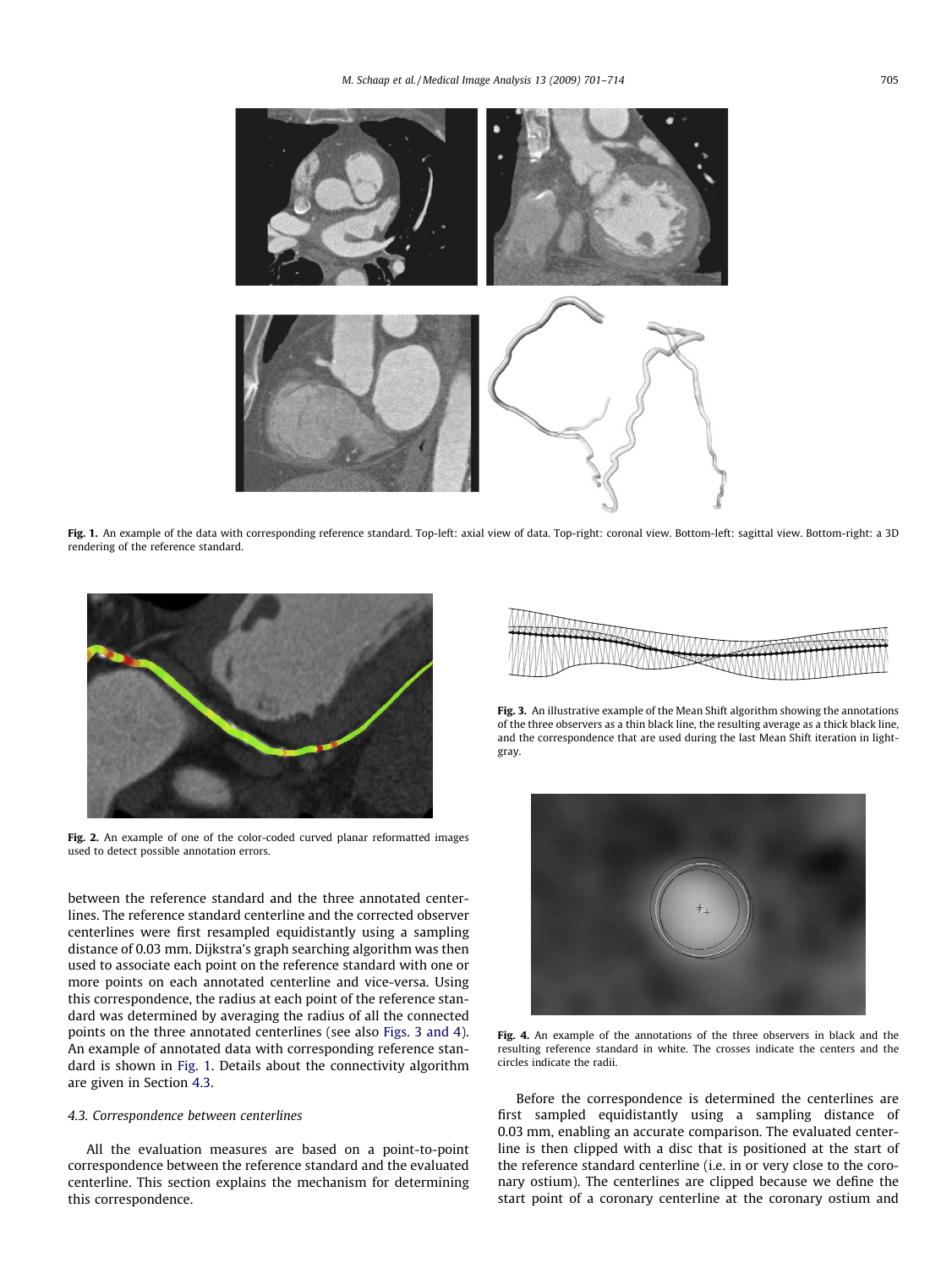because for a variety of applications the centerline can start somewhere in the aorta. The radius of the disc is twice the annotated vessel radius and the disc normal is the tangential direction at the beginning of the reference standard centerline. Every point before the first intersection of a centerline and this disc is not taken into account during evaluation.

The correspondence is then determined by finding the minimum of the sum of the Euclidean lengths of all point–point connections that are connecting the two centerlines over all valid correspondences. A valid correspondence for centerline I, consisting of an ordered set of points  $p_i$  ( $0 \le i \le n$ ,  $p_0$  is the most proximal point of the centerline), and centerline II, consisting of an ordered set of points  $q_j$  ( $0 \le j < m$ ,  $q_0$  is the most proximal point of the centerline), is defined as the ordered set of connections  $C = \{c_0, \ldots, c_{n+m-1}\}\$ , where  $c_k$  is a tuple  $[p_a, q_b]$  that represents a connection from  $p_a$  to  $q_b$ , which satisfies the following conditions:

- The first connection  $c_0$  connects the start points:  $c_0 = [p_0, q_0]$ .
- $\bullet$ The last connection  $c_{n+m-1}$  connects the end points:  $c_{n+m-1}$  =  $[p_{n-1}, q_{m-1}].$
- If connection  $c_k = [p_a, q_b]$  then connection  $c_{k+1}$  equals either  $[p_{a+1}, q_b]$  or  $[p_a, q_{b+1}].$

These conditions guarantee that each point of centerline I is connected to at least one point of centerline II and vice-versa.

Dijkstra's graph search algorithm is used on a matrix with connection lengths to determine the minimal Euclidean length correspondence. See [Fig. 3](#page-4-0) for an example of a resulting correspondence.

# 4.4. Evaluation measures

Coronary artery centerline extraction may be used for different applications, and thus different evaluation measures may apply. We account for this by employing a number of evaluation measures. With these measures we discern between extraction capability and extraction accuracy. Accuracy can only be evaluated when extraction succeeded; in case of a tracking failure the magnitude of the distance to the reference centerline is no longer relevant and should not be included in the accuracy measure.

# 4.4.1. Definition of true positive, false positive and false negative points

All the evaluation measures are based on a labeling of points on the centerlines as true positive, false negative or false positive. This labeling, in its turn, is based on a correspondence between the points of the reference standard centerline and the points of the centerline to be evaluated. The correspondence is determined with the algorithm explained in Section [4.3.](#page-4-0)

A point of the reference standard is marked as true positive TPR<sub>ov</sub> if the distance to at least one of the connected points on the evaluated centerline is less than the annotated radius and false negative  $FN_{ov}$  otherwise.

A point on the centerline to be evaluated is marked as true positive  $TPM_{ov}$  if there is at least one connected point on the reference standard at a distance less than the radius defined at that reference point, and it is marked as false positive  $FP_{ov}$  otherwise. With  $\Vert . \Vert$  we denote the cardinality of a set of points, e.g.  $\Vert \text{TPR}_{ov} \Vert$ denotes the number of reference points marked true positive. See also Fig. 5 for a schematic explanation of these terms and the terms mentioned in the next section.

# 4.4.2. Overlap measures

Three different overlap measures are used in our evaluation framework.

Overlap (OV) represents the ability to track the complete vessel annotated by the human observers and this measure is similar to the well-known Dice coefficient. It is defined as:

$$
OV = \frac{\|TPM_{ov}\| + \|TPR_{ov}\|}{\|TPM_{ov}\| + \|TPR_{ov}\| + \|FN_{ov}\| + \|FP_{ov}\|}.
$$

:

Overlap until first error (OF) determines how much of a coronary artery has been extracted before making an error. This measure can for example be of interest for image guided intra-vascular interventions in which guide wires are advanced based on pre-operatively extracted coronary geometry ([Ram](#page-13-0)[charitar](#page-13-0) et al., 2009). The measure is defined as the ratio of the number of true positive points on the reference before the first error (TPR<sub>of</sub>) and the total number of reference points  $(TPR<sub>of</sub> + FN<sub>of</sub>)$ :

$$
\mathsf{OF} = \frac{\|\mathsf{TPR}_{\mathsf{of}}\|}{\|\mathsf{TPR}_{\mathsf{of}}\| + \|\mathsf{FN}_{\mathsf{of}}\|}
$$

The first error is defined as the first  $FN_{ov}$  point when traversing from the start of the reference standard to its end while ignoring false negative points in the first 5 mm of the reference standard. Errors in the first 5 mm are not taken into account because of the strictness of this measure and the fact that the beginning of a coronary artery centerline is sometimes difficult to define and for some applications not of critical importance. The threshold of five millimeters is equal to the average diameter annotated at the beginning of all the reference standard centerlines.

Overlap with the clinically relevant part of the vessel (OT) gives an indication of how well the method is able to track the section of the vessel that is assumed to be clinically



Fig. 5. An illustration of the terms used in the evaluation measures (see Section 4.4). The reference standard with annotated radius is depicted in gray. The terms on top of the figure are assigned to points on the centerline found by the evaluated method. The terms below the reference standard line are assigned to points on the reference standard.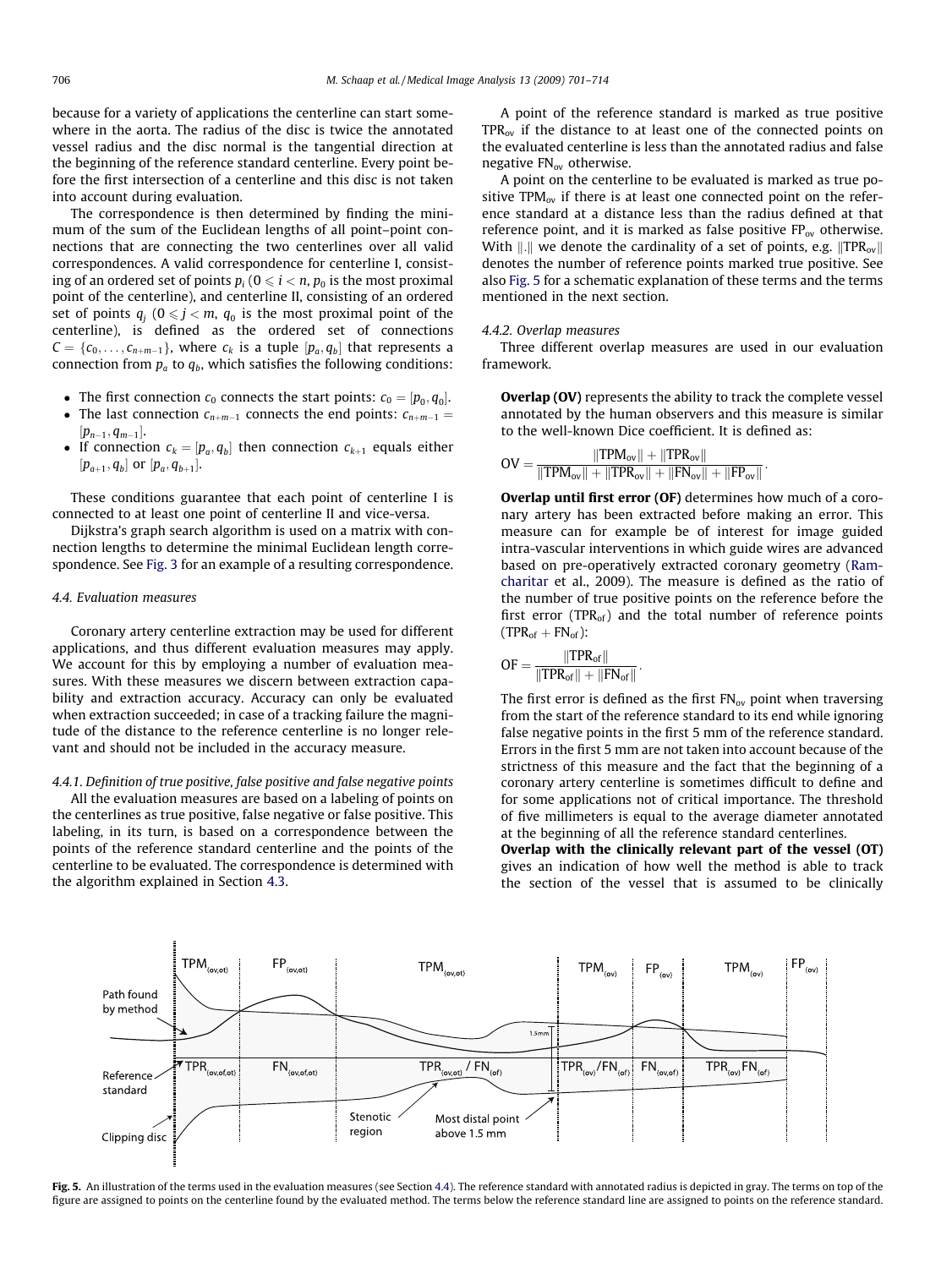<span id="page-6-0"></span>relevant. Vessel segments with a diameter of 1.5 mm or larger, or vessel segments that are distally from segments with a diameter of 1.5 mm or larger are assumed to be clinically relevant ([Leschka et al., 2005; Ropers](#page-12-0) et al., 2006).

The point closest to the end of the reference standard with a radius larger than or equal to 0.75 mm is determined. Only points on the reference standard between this point and the start of the reference standard and points on the (semi-)automatic centerline connected to these reference points are used when defining the true positives (TPM<sub>ot</sub> and TPR<sub>ot</sub>), false negatives (FN<sub>ot</sub>) and false positives ( $FP<sub>ot</sub>$ ). The OT measure is calculated as follows:

$$
OT = \frac{||TPM_{ot}|| + ||TPR_{ot}||}{||TPM_{ot}|| + ||TPR_{ot}|| + ||FN_{ot}|| + ||FP_{ot}||}.
$$

# 4.4.3. Accuracy measure

In order to discern between tracking ability and tracking accuracy we only evaluate the accuracy within sections where tracking succeeded.

Average inside (AI) is the average distance of all the connections between the reference standard and the automatic centerline given that the connections have a length smaller than the annotated radius at the connected reference point. The measure represents the accuracy of centerline extraction, provided that the evaluated centerline is inside the vessel.

# 4.5. Observer performance and scores

Each of the evaluation measures is related to the performance of the observers by a relative score. A score of 100 points implies that the result of the method is perfect, 50 points implies that the performance of the method is similar to the performance of the observers, and 0 points implies a complete failure. This section explains how the observer performance is quantified for each of the four evaluation measures and how scores are created from the evaluation measures by relating the measures to the observer performance.

#### 4.5.1. Overlap measures

The inter-observer agreement for the overlap measures is calculated by comparing the uncorrected paths with the reference standard. The three overlap measures (OV, OF, OT) were calculated for each uncorrected path and the true positives, false positives and false negatives for each observer were combined into inter-observer agreement measures per centerline as follows:

$$
OV_{ag} = \frac{\sum(||TPR_{ov}^i|| + ||TPM_{ov}^i||)}{\sum(||TPR_{ov}^i|| + ||TPM_a^i|| + ||FP_{ov}^i|| + ||FN_{ov}^i||)},
$$
  
\n
$$
OF_{ag} = \frac{\sum ||TPR_{of}^i||}{\sum (||TPR_{of}^i|| + ||FN_{of}^i||)},
$$

$$
\text{OT}_\text{ag} = \frac{\sum(\|\text{TPR}_\text{ot}^i\| + \|\text{TPM}_\text{ot}^i\|)}{\sum(\|\text{TPR}_\text{ot}^i\| + \|\text{TPM}_\text{ot}^i\| + \|\text{FP}_\text{ot}^i\| + \|\text{FN}_\text{ot}^i\|)},
$$

where  $i = \{0, 1, 2\}$  indicates the observer.

After calculating the inter-observer agreement measures, the performance of the method is scored. For methods that perform better than the observers the OV, OF, and OT measures are converted to scores by linearly interpolating between 100 and 50 points, respectively corresponding to an overlap of 1.0 and an overlap similar to the inter-observer agreement value. If the method performs worse than the inter-observer agreement the score is obtained by linearly interpolating between 50 and 0 points, with 0 points corresponding to an overlap of 0.0:

$$
Score_{O} = \left\{\begin{matrix} (O_m/O_{ag}) * 50, & O_m \leqslant O_{ag}, \\ 50 + 50 * \frac{O_m-O_{ag}}{1-O_{ag}}, & O_m > O_{ag}, \end{matrix}\right.
$$

where  $O_m$  and  $O_{ag}$  define the OV, OF, or OT performance of respectively the method and the observer. An example of this conversion is shown in Fig. 6a.

## 4.5.2. Accuracy measures

The inter-observer variability for the accuracy measure AI is defined at every point of the reference standard as the expected error that an observer locally makes while annotating the centerline. It is determined at each point as the rootmean squared distance between the uncorrected annotated centerline and the reference standard:

$$
A_{\rm io}(x) = \sqrt{1/n \sum (d(p(x), p_i))^2}
$$

where  $n = 3$  (three observers), and  $d(p(x), p_i)$  is the average distance from point  $p(x)$  on the reference standard to the connected points on the centerline annotated by observer i.

;

The extraction accuracy of the method is related per connection to the inter-observer variability. A connection is worth 100 points if the distance to the reference standard is 0 mm and it is worth 50 points if the distance is equal to the inter-observer variability at that point. Methods that perform worse than the inter-observer variability get a decreasing amount of points if the distance increases. They are rewarded per connection 50 points times the fraction of the inter-observer variability and the method accuracy:

$$
Score_A(x) = \left\{ \begin{array}{ll} 100-50(A_m(x)/A_{i_0}(x)), & A_m(x) \leqslant A_{i_0}(x), \\ (A_{i_0}(x)/A_m(x)) * 50, & A_m(x) > A_{i_0}(x), \end{array} \right.
$$

where  $A_m(x)$  and  $A_{in}(x)$  define the distance from the method centerline to the reference centerline and the inter-observer accuracy variability at point x. An example of this conversion is shown in Fig. 6b.

The average score over all connections that connect TPR and TPM points yields the AI observer performance score. Because the average accuracy score is a non-linear combination of all the



Fig. 6. (a) shows an example of how overlap measures are transformed into scores. (b) Shows this transformation for the accuracy measures.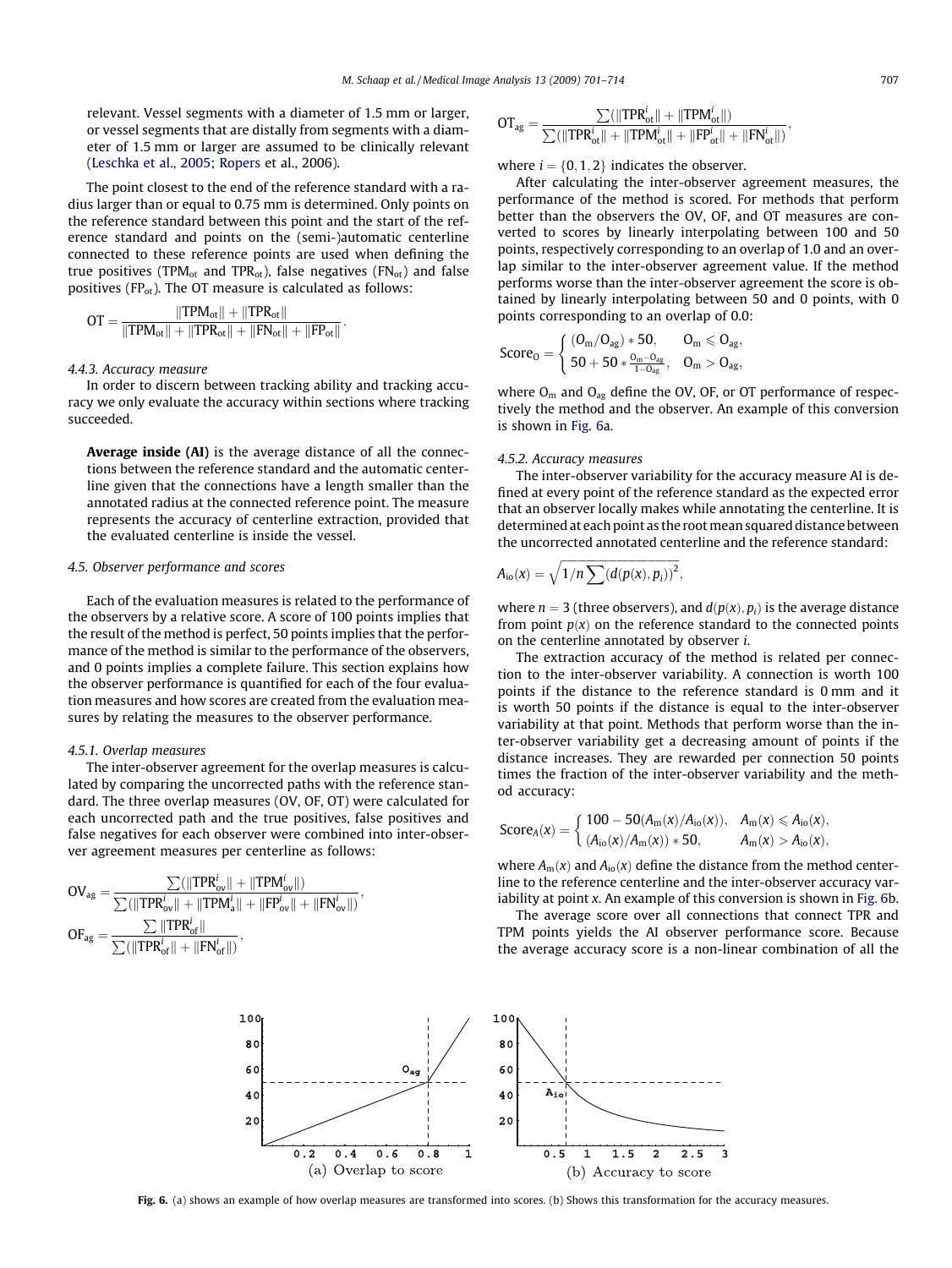<span id="page-7-0"></span>distances, it can happen that a method has a lower average accuracy in millimeters and a higher score in points than another method, or vice-versa.

Note that because the reference standard is constructed from the observer centerlines, the reference standard is slightly biased towards the observer centerlines, and thus a method that performs similar as an observer according to the scores probably performs slightly better. Although more sophisticated methods for calculating the observer performance and scores would have been possible, we decided because of simplicity and understandability for the approach explained above.

## 4.6. Ranking the algorithms

In order to rank the different coronary artery centerline extraction algorithms the evaluation measures have to be combined. We do this by ranking the resulting scores of all the methods for each measure and vessel. Each method receives for each vessel and measure a rank ranging from 1 (best) to the number of participating methods (worst). A user of the evaluation framework can manually mark a vessel as failed. In that case the method will be ranked last for the flagged vessel and the absolute measures and scores for this vessel will not be taken into account in any of the statistics.

The tracking capability of a method is defined as the average of all the 3 (overlap measures)  $\times$  96 (vessels) = 288 related ranks. The average of all the 96 accuracy measure ranks defines the tracking accuracy of each method. The average overlap rank and the accuracy rank are averaged to obtain the overall quality of each of the methods and the method with the best (i.e. lowest) average rank is assumed to be the best.

# 5. Algorithm categories

We discern three different categories of coronary artery centerline extraction algorithms: automatic extraction methods, methods with minimal user-interaction and interactive extraction methods.

## 5.1. Category 1: automatic extraction

Automatic extraction methods find the centerlines of coronary arteries without user-interaction. In order to evaluate the performance of automatic coronary artery centerline extraction, two points per vessel are provided to extract the coronary artery of interest:

- Point A: a point inside the distal part of the vessel; this point unambiguously defines the vessel to be tracked.
- Point B: a point approximately 3 cm (measured along the centerline) distal of the start point of the centerline.

Point A should be used for selecting the appropriate centerline. If the automatic extraction result does not contain centerlines near point A, point B can be used. Point A and B are only meant for selecting the right centerline and it is not allowed to use them as input for the extraction algorithm.

# 5.2. Category 2: extraction with minimal user-interaction

Extraction methods with minimal user-interaction are allowed to use one point per vessel as input for the algorithm. This can be either one of the following points:

- Point A or B, as defined above.
- Point S: the start point of the centerline.
- Point E: the end point of the centerline.
- Point U: any manually defined point.

Points A, B, S and E are provided with the data. Furthermore, in case the method obtains a vessel tree from the initial point, point A or B may be used after the centerline determination to select the appropriate centerline.

# 5.3. Category 3: interactive extraction

All methods that require more user-interaction than one point per vessel as input are part of category 3. Methods can use e.g. both points S and E from category 2, a series of manually clicked positions, or one point and a user-defined threshold.

# 6. Web-based evaluation framework

The proposed framework for the evaluation of CTA coronary artery centerline extraction algorithms is made publicly available through a web-based interface [\(http://coronary.bigr.nl\)](http://coronary.bigr.nl). The 32 cardiac CTA datasets, and the corresponding reference standard centerlines for the training data, are available for download for anyone who wishes to validate their algorithm. Extracted centerlines can be submitted and the obtained results can be used in a publication. Furthermore, the website provides several tools to inspect the results and compare the algorithms.

# 7. MICCAI 2008 workshop

This study started with the workshop '3D Segmentation in the Clinic: A Grand Challenge II' at the 11th International Conference on Medical Image Computing and Computer-Assisted Intervention (MICCAI) in September 2008 ([Metz](#page-12-0) et al., 2008). Approximately 100 authors of related publications, and the major medical imaging companies, were invited to submit their results on the 24 test datasets. Fifty-three groups showed their interest by registering for the challenge, 36 teams downloaded the training and test data, and 13 teams submitted results: five fully-automatic methods, three minimally interactive methods, and five interactive methods. A brief description of the 13 methods is given below.

During the workshop we used two additional measures: the average distance of all the connections (AD) and the average distance of all the connections to the clinical relevant part of the vessel (AT). In retrospect we found that these accuracy measures were too much biased towards methods with high overlap and therefore we do not use them anymore in the evaluation framework. This resulted in a slightly different ranking than the ranking published during the MICCAI workshop ([Metz](#page-12-0) et al., 2008). Please note that the two measures that were removed are still calculated for all the evaluated methods and they can be inspected using the webbased interface.

## 7.1. Fully-automatic methods

- AutoCoronaryTree ([Tek](#page-13-0) et al., 2008; Gulsun and Tek, 2008): The full centerline tree of the coronary arteries is extracted via a multi-scale medialness-based vessel tree extraction algorithm which starts a tracking process from the ostia locations until all coronary branches are reached.
- CocomoBeach ([Kitslaar](#page-12-0) et al., 2008): This method starts by segmenting the ascending aorta and the heart. Candidate coronary regions are obtained using connected component analysis and the masking of large structures. Using these components a region growing scheme, starting in the aorta, segments the complete tree. Finally, centerlines within the pre-segmented tree are obtained using the WaveProp [\(Marquering](#page-12-0) et al., 2005) method.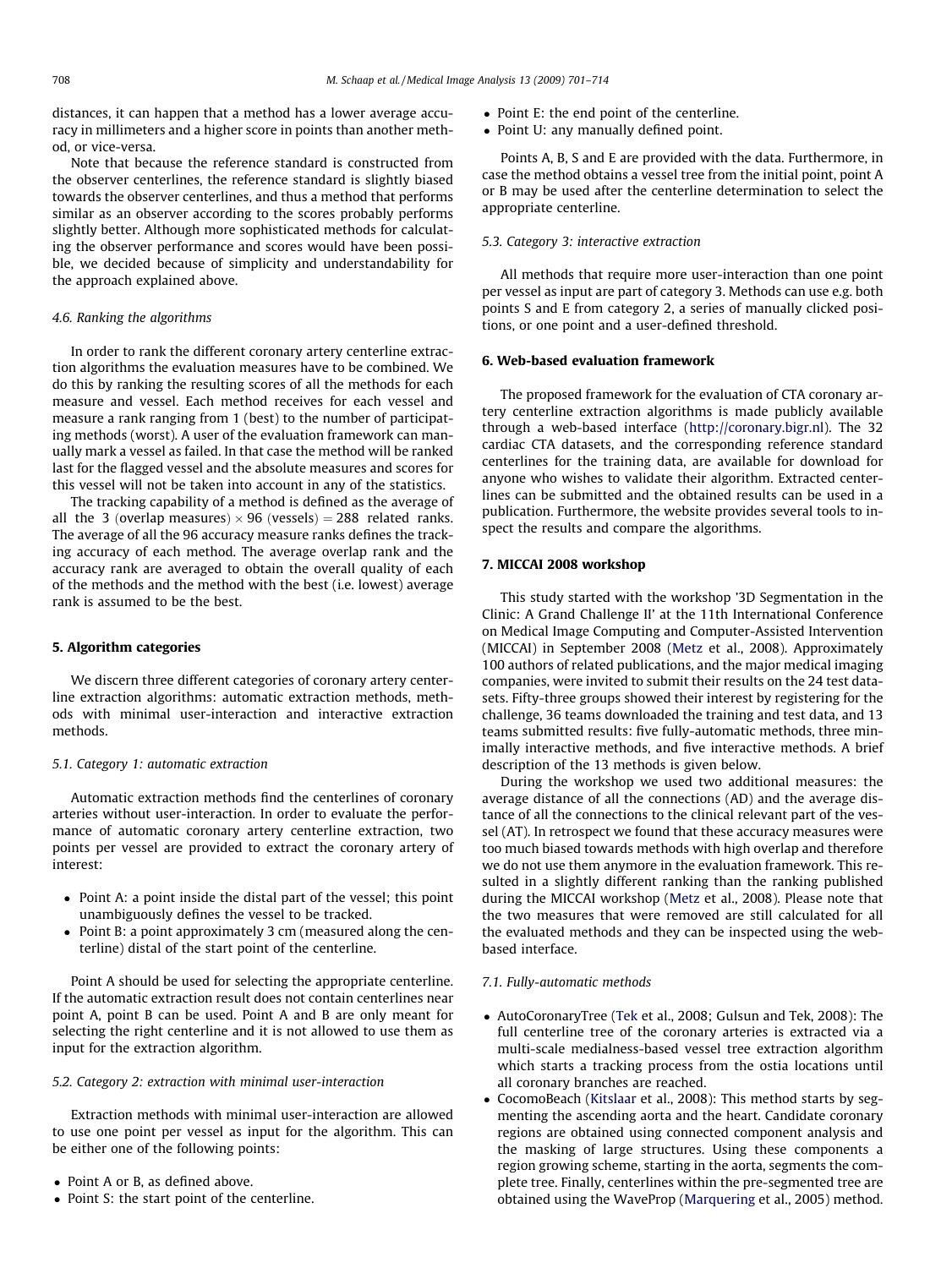- DepthFirstModelFit [\(Zambal](#page-13-0) et al., 2008): Coronary artery centerline extraction is accomplished by fitting models of shape and appearance. A large-scale model of the complete heart in combination with symmetry features is used for detecting coronary artery seeds. To fully extract the coronary artery tree, two small-scale cylinder-like models are matched via depth-first search.
- GVFTube'n'Linkage [\(Bauer](#page-12-0) and Bischof, 2008): This method uses a Gradient Vector Flow ([Xu](#page-13-0) et al., 1998) based tube detection procedure for identification of vessels surrounded by arbitrary tissues [\(Bauer](#page-12-0) and Bischof, 2008a,b). Vessel centerlines are extracted using ridge-traversal and linked to form complete tree structures. For selection of coronary arteries gray value information and centerline length are used.
- VirtualContrast ([Wang](#page-13-0) and Smedby, 2008): This method segments the coronary arteries based on the connectivity of the contrast agent in the vessel lumen, using a competing fuzzy connectedness tree algorithm ([Wang](#page-13-0) et al., 2007). Automatic rib cage removal and ascending aorta tracing are included to initialize the segmentation. Centerline extraction is based on the skeletonization of the tree structure.

# 7.2. Semi-automatic methods

- AxialSymmetry [\(Dikici](#page-12-0) et al., 2008): This method finds a minimum cost path connecting the aorta to a user supplied distal endpoint. Firstly, the aorta surface is extracted. Then, a twostage Hough-like election scheme detects the high axial symmetry points in the image. Via these, a sparse graph is constructed. This graph is used to determine the optimal path connecting the user supplied seed point and the aorta.
- CoronaryTreeMorphoRec ([Castro](#page-12-0) et al., 2008): This method generates the coronary tree iteratively from point S. Pre-processing steps are performed in order to segment the aorta, remove unwanted structures in the background and detect calcium. Centerline points are chosen in each iteration depending on the previous vessel direction and a local gray scale morphological 3D reconstruction.
- KnowledgeBasedMinPath ([Krissian](#page-12-0) et al., 2008): For each voxel, the probability of belonging to a coronary vessel is estimated from a feature space and a vesselness measure is used to obtain a cost function. The vessel starting point is obtained automatically, while the end point is provided by the user. Finally, the centerline is obtained as the minimal cost path between both points.

# 7.3. Interactive methods

- 3DInteractiveTrack ([Zhang](#page-13-0) et al., 2008): This method calculates a local cost for each voxel based on eigenvalue analysis of the Hessian matrix. When a user selects a point, the method calculates the cost linking this point to all other voxels. If a user then moves to any voxel, the path with minimum overall cost is displayed. The user is able to inspect and modify the tracking to improve performance.
- ElasticModel [\(Hoyos](#page-12-0) et al., 2008). After manual selection of a background-intensity threshold and one point per vessel, centerline points are added by prediction and refinement. Prediction uses the local vessel orientation, estimated by eigen-analysis of the inertia matrix. Refinement uses centroid information and is restricted by continuity and smoothness constraints of the model [\(Hernández](#page-12-0) Hoyos et al., 2005).
- MHT ([Friman](#page-12-0) et al., 2008): Vessel branches are in this method found using a Multiple Hypothesis Tracking (MHT) framework.

A feature of the MHT framework is that it can traverse difficult passages by evaluating several hypothetical paths. A minimal path algorithm based on Fast Marching is used to bridge gaps where the MHT terminates prematurely.

- Tracer [\(Szymczak, 2008\)](#page-13-0): This method finds the set of core points (centers of intensity plateaus in 2D slices) that concentrate near vessel centerlines. A weighted graph is formed by connecting nearby core points. Low weights are given to edges of the graph that are likely to follow a vessel. The output is the shortest path connecting point S and point E.
- TwoPointMinCost ([Metz](#page-12-0) et al., 2008): This method finds a minimum cost path between point S and point E using Dijkstra's algorithm. The cost to travel through a voxel is based on Gaussian error functions of the image intensity and a Hessian-based vesselness measure [\(Frangi](#page-12-0) et al., 1998), calculated on a single scale.

#### 8. Results

The results of the 13 methods are shown in [Table 5–7](#page-9-0). [Table 6](#page-9-0) shows the results for the three overlap measures, [Table 7](#page-9-0) shows the accuracy measures, and [Table 5](#page-9-0) shows the final ranking, the approximate processing time, and amount of user-interaction that is required to extract the four vessels. In total 10 extractions (<1%) where marked as failed (see Section [4.6](#page-7-0)).

We believe that the final ranking in [Table 5](#page-9-0) gives a good indication of the relative performance of the different methods, but one should be careful to judge the methods on their final rank. A method ranked first does not have to be the method of choice for a specific application. For example, if a completely automatic approximate extraction of the arteries is needed one could choose GVFTube'n'Linkage ([Bauer](#page-12-0) and Bischof, 2008) because it has the highest overlap with the reference standard (best OV result). But if one wishes to have a more accurate automatic extraction of the proximal part of the coronaries the results point you toward DepthFirstModelFit [\(Zambal](#page-13-0) et al., 2008) because this method is highly ranked in the OF measure and is ranked first in the automatic methods category with the AI measure.

The results show that on average the interactive methods perform better on the overlap measures than the automatic methods (average rank of 6.30 vs. 7.09) and vice-versa for the accuracy measures (8.00 vs. 6.25). The better overlap performance of the interactive methods can possibly be explained by the fact that the interactive methods use the start- and/or end point of the vessel. Moreover, in two cases (MHT ([Friman](#page-12-0) et al., 2008) and 3DInteractiveTrack ([Zhang](#page-13-0) et al., 2008)) additional manually annotated points are used, which can help the method to bridge difficult regions.

When vessels are correctly extracted, the majority of the methods are accurate to within the image voxel size (AI < 0.4 mm). The two methods that use a tubular shape model (MHT ([Friman](#page-12-0) et al., 2008) and DepthFirstModelFit ([Zambal](#page-13-0) et al., 2008)) have the highest accuracy, followed by the multi-scale medialness-based Auto-CoronaryTree ([Tek](#page-13-0) et al., 2008; Gulsun and Tek, 2008) method and the CocomoBeach [\(Kitslaar](#page-12-0) et al., 2008) method.

Overall it can be observed that some of the methods are highly accurate and some have great extraction capability (i.e. high overlap). Combining a fully-automatic method with high overlap (e.g. GVFTube'n'Linkage [\(Bauer](#page-12-0) and Bischof, 2008)) and a, not necessarily fully-automatic, method with high accuracy (e.g. MHT ([Friman](#page-12-0) et al., 2008)) may result in an fully-automatic method with high overlap and high accuracy.

# 8.1. Results categorized on image quality, calcium score and vessel type

Separate rankings are made for each group of datasets with corresponding image quality and calcium rating to determine if the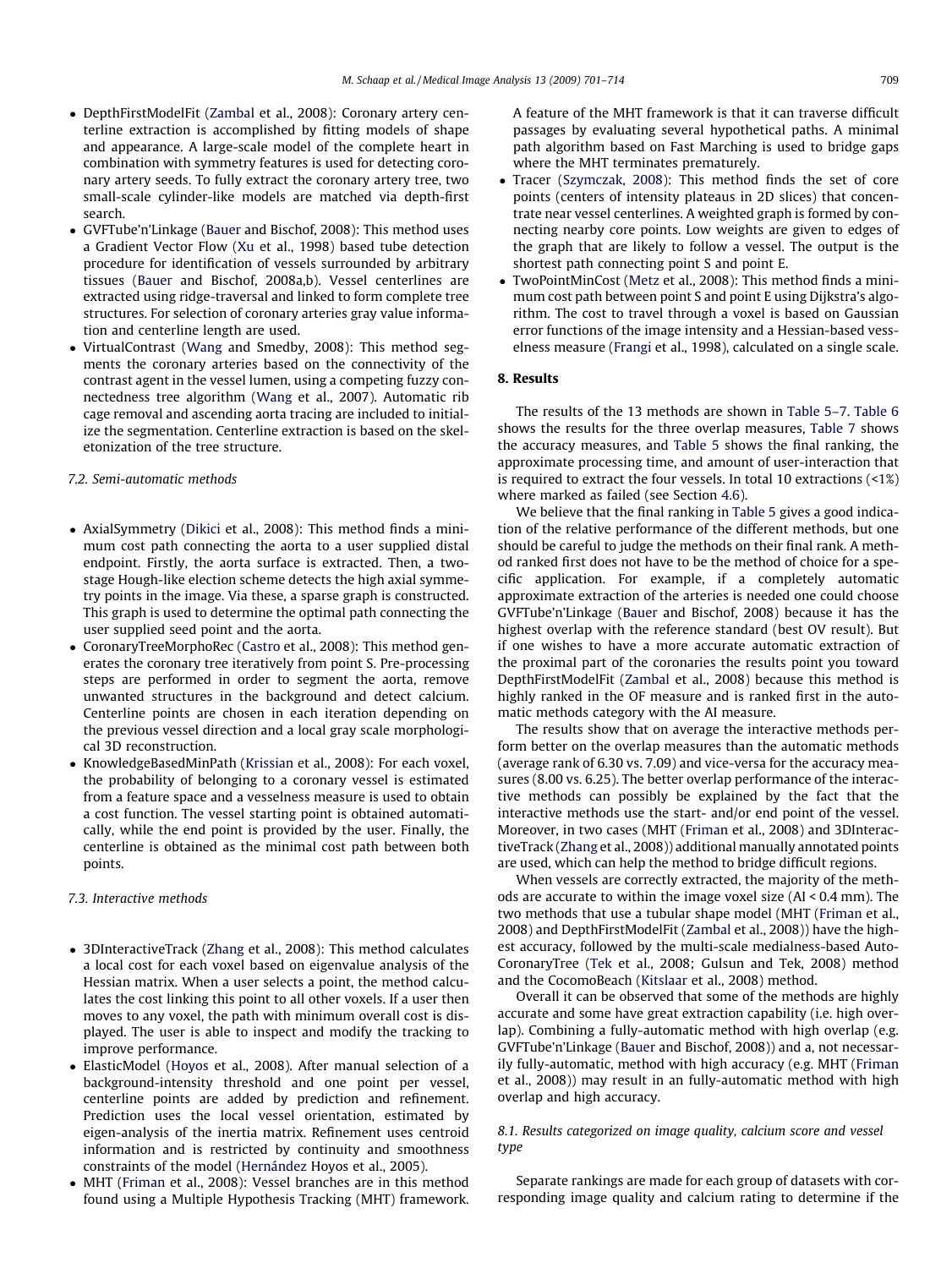#### <span id="page-9-0"></span>Table 5

The overall ranking of the 13 evaluated methods. The average overlap rank, accuracy rank and the average of these two is shown together with an indication of the computation time and the required user-interaction.

| Method                                        |          | Challenge |          | Avg. Ov. rank | Avg. Acc. rank | Avg. rank | Computation time | User-interaction       |
|-----------------------------------------------|----------|-----------|----------|---------------|----------------|-----------|------------------|------------------------|
|                                               |          | 2         | 3        |               |                |           |                  |                        |
| MHT (Friman et al., 2008)                     |          |           | $\times$ | 2.07          | 1.58           | 1.83      | 6 min            | 2 to 5 points          |
| Tracer (Szymczak, 2008)                       |          |           | $\times$ | 4.21          | 2.52           | 3.37      | $30 \text{ min}$ | Point S and point E    |
| DepthFirstModelFit (Zambal et al., 2008)      | $\times$ |           |          | 6.17          | 3.33           | 4.75      | $4-8$ min        |                        |
| KnowledgeBasedMinPath (Krissian et al., 2008) |          | $\times$  |          | 4.31          | 8.36           | 6.34      | 7 <sub>h</sub>   | Point E                |
| AutoCoronaryTree (Tek et al., 2008)           | $\times$ |           |          | 7.69          | 5.18           | 6.44      | $<$ 30 $s$       |                        |
| GVFTube'n'Linkage (Bauer and Bischof, 2008)   | $\times$ |           |          | 5.39          | 8.02           | 6.71      | $10 \text{ min}$ |                        |
| CocomoBeach (Kitslaar et al., 2008)           | $\times$ |           |          | 8.56          | 5.04           | 6.80      | 70 <sub>s</sub>  |                        |
| TwoPointMinCost (Metz et al., 2008)           |          |           | $\times$ | 5.30          | 8.80           | 7.05      | $12 \text{ min}$ | Point S and point E    |
| VirtualContrast (Wang and Smedby, 2008)       | $\times$ |           |          | 8.71          | 7.74           | 8.23      | $5 \text{ min}$  |                        |
| AxialSymmetry (Dikici et al., 2008)           |          | $\times$  |          | 6.95          | 9.60           | 8.28      | 5 min            | Point E                |
| ElasticModel (Hoyos et al., 2008)             |          |           | $\times$ | 9.05          | 8.29           | 8.67      | $2-6$ min        | Global intens, thresh. |
|                                               |          |           |          |               |                |           |                  | + 1 point per axis     |
| 3DInteractiveTrack (Zhang et al., 2008)       |          |           | $\times$ | 7.52          | 10.91          | 9.22      | $3-6$ min        | 3 to 10 points         |
| CoronaryTreeMorphoRec (Castro et al., 2008)   |          | $\times$  |          | 10.42         | 11.59          | 11.01     | $30 \text{ min}$ | Point S                |

Table 6

The resulting overlap measures for the 13 evaluated methods. The average overlap, score and rank is shown for each of the three overlap measures.

| Method                                        |          | Challenge |          |      | <b>OV</b> |       |      | OF    |      |      | <b>OT</b> |       |  |
|-----------------------------------------------|----------|-----------|----------|------|-----------|-------|------|-------|------|------|-----------|-------|--|
|                                               |          |           | 3        | %    | Score     | Rank  | %    | Score | Rank | %    | Score     | Rank  |  |
| MHT (Friman et al., 2008)                     |          |           | $\times$ | 98.5 | 84.0      | 1.74  | 83.1 | 72.8  | 2.64 | 98.7 | 84.5      | 1.83  |  |
| Tracer (Szymczak, 2008)                       |          |           | $\times$ | 95.1 | 71.0      | 3.60  | 63.5 | 52.0  | 5.22 | 95.5 | 70.2      | 3.81  |  |
| DepthFirstModelFit (Zambal et al., 2008)      | $\times$ |           |          | 84.7 | 48.6      | 7.29  | 65.3 | 49.2  | 5.32 | 87.0 | 60.1      | 5.90  |  |
| KnowledgeBasedMinPath (Krissian et al., 2008) |          | $\times$  |          | 88.0 | 67.4      | 4.46  | 74.2 | 61.1  | 4.27 | 88.5 | 70.0      | 4.21  |  |
| AutoCoronaryTree (Tek et al., 2008)           | $\times$ |           |          | 84.7 | 46.5      | 8.13  | 59.5 | 36.1  | 7.26 | 86.2 | 50.3      | 7.69  |  |
| GVFTube'n'Linkage (Bauer and Bischof, 2008)   | $\times$ |           |          | 92.7 | 52.3      | 6.20  | 71.9 | 51.4  | 5.32 | 95.3 | 67.0      | 4.66  |  |
| CocomoBeach (Kitslaar et al., 2008)           | $\times$ |           |          | 78.8 | 42.5      | 9.34  | 64.4 | 40.0  | 7.39 | 81.2 | 46.9      | 8.96  |  |
| TwoPointMinCost (Metz et al., 2008)           |          |           | $\times$ | 91.9 | 64.5      | 4.70  | 56.4 | 45.6  | 6.22 | 92.5 | 64.5      | 4.97  |  |
| VirtualContrast (Wang and Smedby, 2008)       | $\times$ |           |          | 75.6 | 39.2      | 9.74  | 56.1 | 34.5  | 7.74 | 78.7 | 45.6      | 8.64  |  |
| AxialSymmetry (Dikici et al., 2008)           |          | $\times$  |          | 90.8 | 56.8      | 6.17  | 48.9 | 35.6  | 7.96 | 91.7 | 55.9      | 6.71  |  |
| ElasticModel (Hoyos et al., 2008)             |          |           | $\times$ | 77.0 | 40.5      | 9.60  | 52.1 | 31.5  | 8.46 | 79.0 | 45.3      | 9.09  |  |
| 3DInteractiveTrack (Zhang et al., 2008)       |          |           | $\times$ | 89.6 | 51.1      | 7.04  | 49.9 | 30.5  | 8.36 | 90.6 | 52.4      | 7.15  |  |
| CoronaryTreeMorphoRec (Castro et al., 2008)   |          | $\times$  |          | 67.0 | 34.5      | 11.00 | 36.3 | 20.5  | 9.53 | 69.1 | 36.7      | 10.74 |  |

#### Table 7

The accuracy of the 13 evaluated methods. The average distance, score and rank of each is shown for the accuracy when inside (AI) measure.

| Method                                        | Challenge |               |          | AI   |       |       |  |  |
|-----------------------------------------------|-----------|---------------|----------|------|-------|-------|--|--|
|                                               |           | $\mathcal{L}$ |          | mm   | Score | Rank  |  |  |
| MHT (Friman et al., 2008)                     |           |               | $\times$ | 0.23 | 47.9  | 1.58  |  |  |
| Tracer (Szymczak, 2008)                       |           |               | $\times$ | 0.26 | 44.4  | 2.52  |  |  |
| DepthFirstModelFit (Zambal et al., 2008)      | $\times$  |               |          | 0.28 | 41.9  | 3.33  |  |  |
| KnowledgeBasedMinPath (Krissian et al., 2008) |           | $\times$      |          | 0.39 | 29.2  | 8.36  |  |  |
| AutoCoronaryTree (Tek et al., 2008)           | $\times$  |               |          | 0.34 | 35.3  | 5.18  |  |  |
| GVFTube'n'Linkage (Bauer and Bischof, 2008)   | $\times$  |               |          | 0.37 | 29.8  | 8.02  |  |  |
| CocomoBeach (Kitslaar et al., 2008)           | $\times$  |               |          | 0.29 | 37.7  | 5.04  |  |  |
| TwoPointMinCost (Metz et al., 2008)           |           |               | $\times$ | 0.46 | 28.0  | 8.80  |  |  |
| VirtualContrast (Wang and Smedby, 2008)       | $\times$  |               |          | 0.39 | 30.6  | 7.74  |  |  |
| AxialSymmetry (Dikici et al., 2008)           |           | $\times$      |          | 0.46 | 26.4  | 9.60  |  |  |
| ElasticModel (Hoyos et al., 2008)             |           |               | $\times$ | 0.40 | 29.3  | 8.29  |  |  |
| 3DInteractiveTrack (Zhang et al., 2008)       |           |               | $\times$ | 0.51 | 24.2  | 10.91 |  |  |
| CoronaryTreeMorphoRec (Castro et al., 2008)   |           | $\times$      |          | 0.59 | 20.7  | 11.59 |  |  |

image quality or the amount of calcium has influence on the rankings.

Separate rankings are also made for each of the four vessel types. These rankings are presented in [Table 8.](#page-10-0) It can be seen that some of the methods perform relatively worse when the image quality is poor or an extensive amount of calcium is present (e.g. CocomoBeach ([Kitslaar](#page-12-0) et al., 2008) and DepthFirstModelFit [\(Zam](#page-13-0)[bal](#page-13-0) et al., 2008)) and vice-versa (e.g. KnowledgeBasedMinPath ([Krissian](#page-12-0) et al., 2008) and VirtualContrast ([Wang](#page-13-0) and Smedby, 2008)).

[Table 8](#page-10-0) also shows that on average the automatic methods perform relatively worse for datasets with poor image quality (i.e. the ranks of the automatic methods in the P-column are on average higher compared to the ranks in the M- and G-column). This is also true for the extraction of the LCX centerlines. Both effects can possibly be explained by the fact that centerline extraction from poor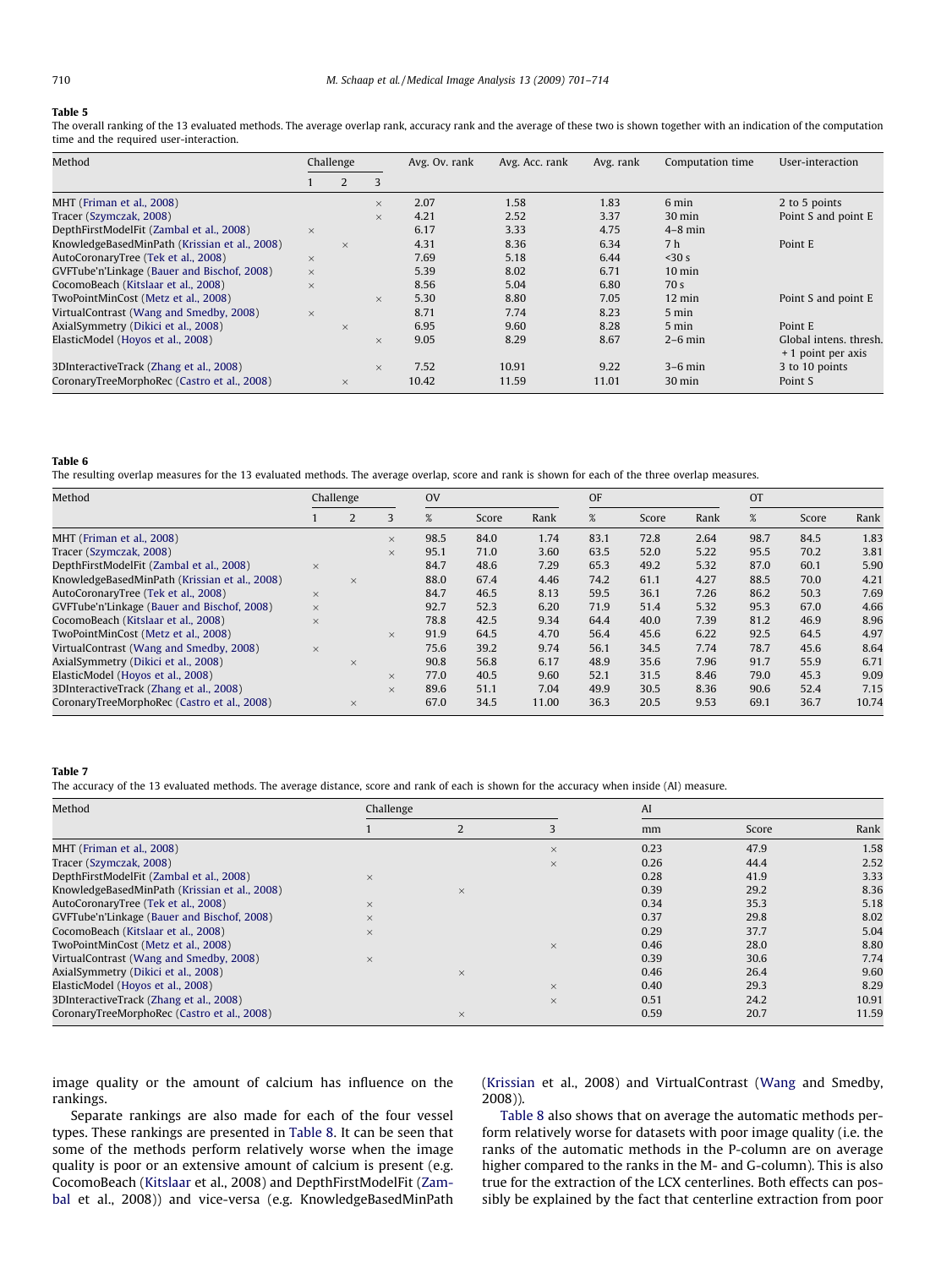#### <span id="page-10-0"></span>Table 8

Ranks per image quality; poor (P), moderate (M) or good (G), calcium score; low (L), moderate (M) or severe (S) and vessel type. The numbers indicate the rank of each team if only the specified datasets or vessels would have been taken into account.

| Method                                        |          | Challenge |          |    | Image quality   |    |    | Calcium score |    |            | Vessel |            |     |  |
|-----------------------------------------------|----------|-----------|----------|----|-----------------|----|----|---------------|----|------------|--------|------------|-----|--|
|                                               |          | 2         |          |    | M               | tт |    | M             |    | <b>RCA</b> | LAD    | <b>LCX</b> | 4th |  |
| MHT (Friman et al., 2008)                     |          |           |          |    |                 |    |    |               |    |            |        |            |     |  |
| Tracer (Szymczak, 2008)                       |          |           |          |    |                 |    |    |               |    |            |        |            |     |  |
| DepthFirstModelFit (Zambal et al., 2008)      | $\times$ |           |          |    |                 |    |    |               |    |            |        |            |     |  |
| KnowledgeBasedMinPath (Krissian et al., 2008) |          | $\times$  |          |    |                 |    |    |               |    |            |        |            |     |  |
| AutoCoronaryTree (Tek et al., 2008)           | $\times$ |           |          |    |                 |    |    |               |    |            |        |            |     |  |
| GVFTube'n'Linkage (Bauer and Bischof, 2008)   | $\times$ |           |          |    |                 |    |    |               |    |            |        |            |     |  |
| CocomoBeach (Kitslaar et al., 2008)           | $\times$ |           |          |    |                 |    |    |               |    |            |        | 10         |     |  |
| TwoPointMinCost (Metz et al., 2008)           |          |           | $\times$ |    | <sub>b</sub>    |    |    |               |    |            |        |            |     |  |
| VirtualContrast (Wang and Smedby, 2008)       | $\times$ |           |          |    |                 | 12 | 12 | 10            | 9  | 11         | 10     | 12         | 10  |  |
| AxialSymmetry (Dikici et al., 2008)           |          | $\times$  |          |    |                 |    |    |               | 12 | 10         | 11     | 8          |     |  |
| ElasticModel (Hoyos et al., 2008)             |          |           |          | 11 | 12 <sup>°</sup> | 10 | 10 | 12            | 11 | 9          | 12     |            | 12  |  |
| 3DInteractiveTrack (Zhang et al., 2008)       |          |           |          | 10 | 10 <sup>1</sup> | 11 | 11 | 11            | 10 | 12         |        |            |     |  |
| CoronaryTreeMorphoRec (Castro et al., 2008)   |          | $\times$  |          | 13 | 13              | 13 | 13 | 13            | 13 | 13         | 13     | 13         | 13  |  |

image quality datasets and centerline extraction of the (on average relatively thinner) LCX is more difficult to automate.

## 8.2. Algorithm performance with respect to distance from the ostium

For a number of coronary artery centerline extraction applications it is not important to extract the whole coronary artery; only extraction up to a certain distance from the coronary ostium is required (see e.g. [Wang et al., 2004; Hong](#page-13-0) et al., 2005).

In order to evaluate the performance of the methods with respect to the distance from the ostium, charts are generated that demonstrate the average performance over all 96 evaluated centerlines for each of the methods at a specific distance from the ostium (measured along the reference standard). [Fig. 7a](#page-11-0) shows these results for the automatic methods, [Fig. 7b](#page-11-0) shows the results for the methods with minimal user-interaction, and [Fig. 7c](#page-11-0) shows the results for the semi-automatic methods.

The graphs show that all the evaluated methods are better able to extract the proximal part of the coronaries than the more distal part of the vessels.

They also show that after approximately 5 cm the accuracy of almost all the methods is relatively constant. Furthermore, the graphs again demonstrate the fact that the automatic methods are on average more accurate than the semi-automatic or interactive methods.

#### 8.3. More statistics available online

Space limitations prevent us to incorporate more statistics here, but the online evaluation framework (<http://coronary.bigr.nl>) provides the possibilities to rank the methods based on different measures or scores, create statistics on a subset of the data and create overview tables for specific measures, categorized on image quality or score. It is for example possible to create [Table 5–7](#page-9-0) for a specific subset of the data or to create Table 8 with a measure or score of choice, instead of the overall ranks.

The website also contains the most recent version of the results. The online results may be different from the results reported in this paper because of recent improvements in implementation of the different methods.

# 9. Discussion

A framework for the evaluation of CTA coronary artery centerline extraction techniques has been developed and made available through a web-based interface ([http://coronary.bigr.nl\)](http://coronary.bigr.nl). Currently 32 cardiac CTA datasets with corresponding reference standard centerlines are available for anyone how wants to benchmark a coronary artery centerline extraction algorithm.

Although the benefits of a large-scale quantitative evaluation and comparison of coronary artery centerline extraction algorithms are clear, no previous initiatives have been taken towards such an evaluation. This is probably because creating a reference standard for many datasets is a laborious task. Moreover, in order to get a good reference standard, annotations are needed from multiple observers and combining annotations from multiple observers is known to be difficult ([Warfield](#page-13-0) et al., 2004) and until recently unexplored for three-dimensional curves ([Walsum](#page-13-0) et al., 2008). Furthermore, an appropriate set of evaluation measures has to be developed and a representative set of clinical datasets have to be made available. By addressing these issues we were able to present and use the proposed framework.

A limitation of the current study is the point-based vessel selection step for fully-automatic methods. Because the coronary artery tree contains more vessels than the four annotated vessels this selection step had to be included, but it introduced the problem that fully-automatic methods can extract many false positives but still obtain a good ranking. This fact combined with the presented results of the fully-automatic methods for the four evaluated vessels makes us believe that a future evaluation framework for coronary artery extraction methods should focus on the complete coronary tree. An obvious approach for such an evaluation would be to annotate the complete coronary artery tree in all the 32 datasets, but this is very labor intensive. An alternative approach would be to use the proposed framework for the quantitative evaluation of the four vessels and to qualitatively evaluate the complete tree. In this qualitative evaluation an observer should score if any vessels are falsely extracted and if all vessels of interest are extracted.

A further limitation of this study is that all the data have been acquired on two CT scanners of the same manufacturer in one medical center. We aim to extend the collection of datasets with datasets from different manufacturers and different medical centers. Further studies based on this framework could extend the framework with the evaluation of coronary lumen segmentation methods, coronary CTA calcium quantification methods or methods that quantify the degree of stenosis.

# 10. Conclusion

A publicly available standardized methodology for the evaluation and comparison of coronary centerline extraction algorithms is presented in this article. The potential of this framework has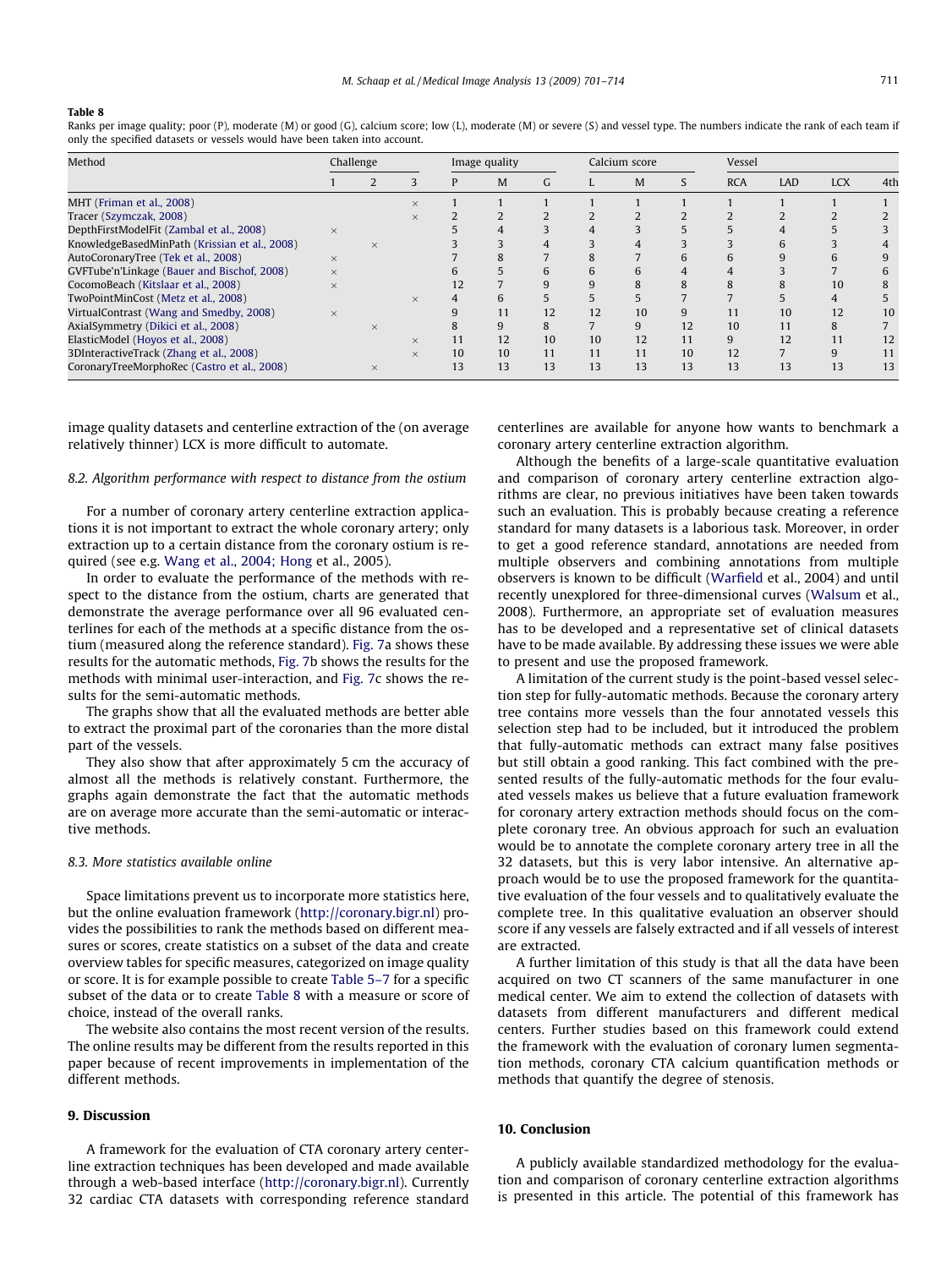<span id="page-11-0"></span>

Fig. 7. The algorithm performance of each method with respect to the distance from the ostium averaged over all 96 evaluated vessels over the first 175 mm (only 10% of the vessels were longer than 175 mm). Overlap: the fraction of points on the reference standard marked as true positive. Accuracy: the average distance to the centerline if the point is marked true positive. Each of the three graphs shows in light-gray the results of all the 13 evaluated methods and in color the results of the respective algorithm category. The graphs also show in black the average accuracy and overlap for all 13 evaluated methods. (a) Fully-automatic coronary artery centerline extraction methods; (b) semi-automatic coronary artery centerline extraction methods; and (c) interactive coronary artery centerline extraction methods.

successfully been demonstrated by thoroughly comparing 13 different coronary CTA centerline extraction techniques.

# Acknowledgements

Michiel Schaap, Coert Metz, Theo van Walsum and Wiro Niessen are supported by the Stichting voor de Technische Wetenschappen (STW) of The Netherlands Organization for Scientific Research (NWO). Christian Bauer was supported by the Austrian Science Fund (FWF) under the doctoral program Confluence of Vision and Graphics W1209. The work of Hrvoje Bogunovic´ has

been partially funded by the Industrial and Technological Development Centre (CDTI) under the CENIT Programme (CDTEAM Project), the EC @neurIST (IST-FP6-2004-027703) project and the Networking Research Center on Bioengineering, Biomaterials and Nanomedicine (CIBER-BBN). Michel Frenay was supported by a research grant from Bio-Imaging Technologies. Marcela Hernández Hoyos and Maciej Orkisz were supported by ECOS-Nord #C07M04 and Region Rhone-Alpes PP3/I3M of cluster ISLE. Pieter Kitslaar was supported by innovation grant IS044070(ADVANCE) from the Dutch Ministry of Economic Affairs. Karl Krissian is funded by the Spanish government and the University of Las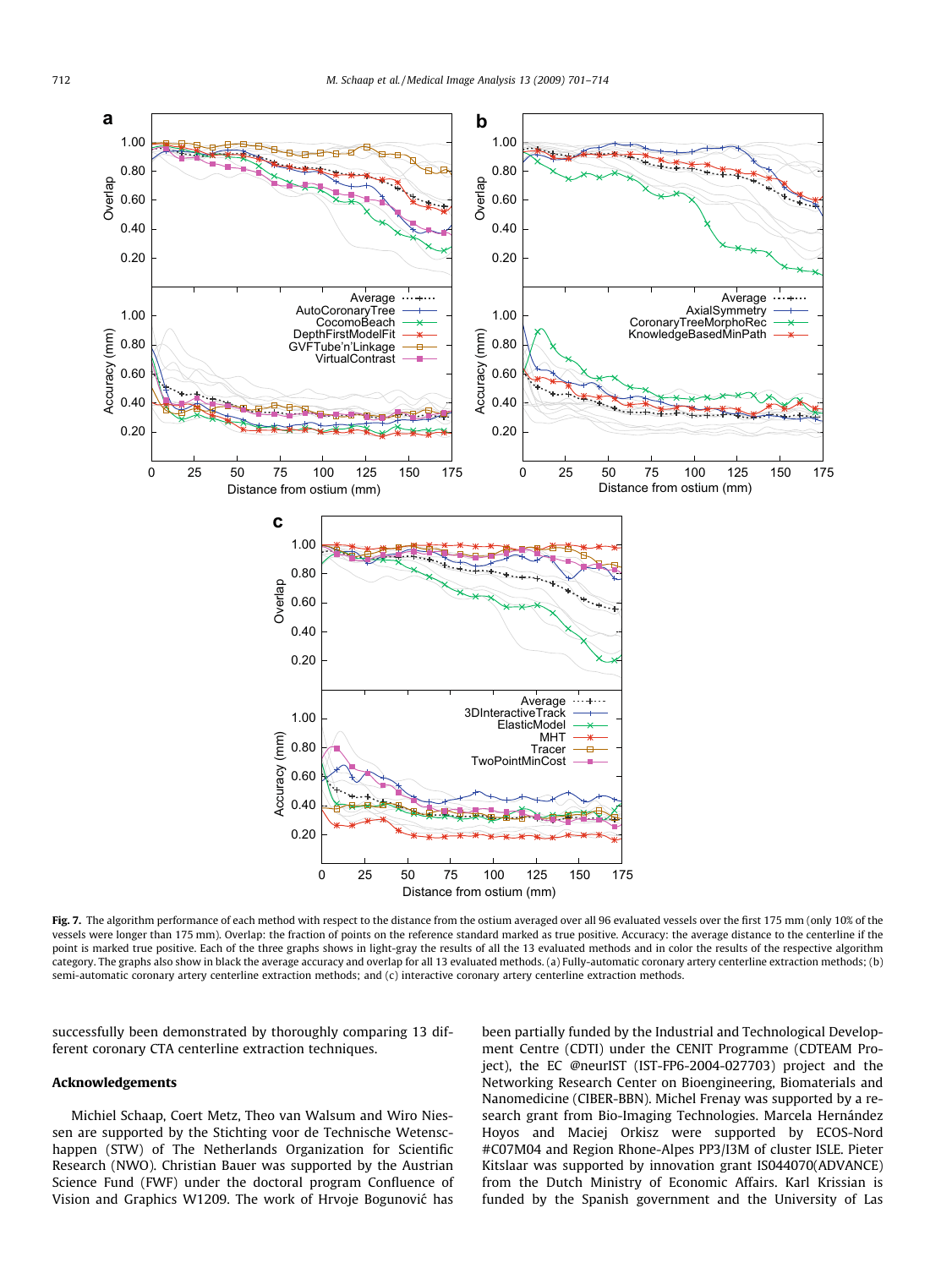<span id="page-12-0"></span>Palmas of Gran Canaria under the Ramon y Cajal program and he would like to acknowledge J. Pozo, M. Villa-Uriol, and A. Frangi for their contribution to this work. Luengo-Oroz and Carlos Castro would like to acknowledge Maria Jesus Ledesma-Carbayo for her supervision and the work of Luengo-Oroz and Carlos Castro was supported by the research projects TIN2007-68048-C02-01 from the Spanish Ministry of Education and Science and the CDTEAMproject from the Spanish Ministry of Industry (CDTI). Simon K. Warfield was supported in part by NIH grants R01 RR021885, R01 GM074068 and R01 EB008015. The work of Zambal et al. was in part funded by Agfa HealthCare and in part by the Austrian Kplus funding program.

### References

- Armato, S.G., McLennan, G., McNitt-Gray, M.F., Meyer, C.R., Yankelevitz, D., Aberle, D.R., Henschke, C.I., Hoffman, E.A., Kazerooni, E.A., MacMahon, H., Reeves, A.P., Croft, B.Y., Clarke, L.P.L.I.D.C.R. Group, 2004. Lung image database consortium: developing a resource for the medical imaging research community. Radiology 232 (3), 739–748.
- Bartz, D., Lakare, S., 2005. Scaffolding-based segmentation of coronary vascular structures. In: Proc. of Fourth International Workshop on Volume Graphics, pp. 47–54.
- Bauer, C., Bischof, H., 2008. Edge based tube detection for coronary artery centerline extraction. The Midas Journal. In: 2008 MICCAI Workshop – Grand Challenge Coronary Artery Tracking. <[http://hdl.handle.net/10380/1403>](http://hdl.handle.net/10380/1403).
- Bauer, C., Bischof, H., 2008. A novel approach for detection of tubular objects and its application to medical image analysis. In: Proc. of DAGM, pp. 163–172.
- Bauer, C., Bischof, H., 2008. Extracting curve skeletons from gray value images for virtual endoscopy. In: Proc. of MIAR, pp. 393–402.
- Bouraoui, B., Ronse, C., Baruthio, J., Passat, N., Germain, P., 2008. Fully automatic 3D segmentation of coronary arteries based on mathematical morphology. In: Proc. of IEEE ISBI, pp. 1059–1062.
- Bülow, T., Lorenz, C., Renisch, S., 2004. A general framework for tree segmentation and reconstruction from medical volume data. In: Proc. of MICCAI. Lecture Notes in Computer Science, vol. 3216, pp. 533–540.
- Busch, S., Johnson, T.R.C., Nikolaou, K., von Ziegler, F., Knez, A., Reiser, M.F., Becker, C.R., 2007. Visual and automatic grading of coronary artery stenoses with 64 slice ct angiography in reference to invasive angiography. Eur. Radiol. 17 (6), 1445–1451.
- Cademartiri, F., Grutta, L.L., Palumbo, A., Malagutti, P., Pugliese, F., Meijboom, W.B., Baks, T., Mollet, N.R., Bruining, N., Hamers, R., de Feyter, P.J., 2007. Non-invasive visualization of coronary atherosclerosis: state-of-art. J. Cardiovasc. Med. 8 (3), 129–137.
- Carrillo, J., Hoyos, M., Davila, E., Orkisz, M., 2007. Recursive tracking of vascular tree axes in 3d medical images. Int. J. Comput. Assist. Radiol. Surg. 1 (6), 331–339.
- Castro, C., Luengo-Oroz, M.A., Santos, A., Ledesma-Carbayo, M.J., 2008. Coronary artery tracking in 3D cardiac CT images using local morphological reconstruction operators. The Midas Journal. In: 2008 MICCAI Workshop – Grand Challenge Coronary Artery Tracking. [<http://hdl.handle.net/10380/1436>](http://hdl.handle.net/10380/1436).
- Dewey, M., Schnapauff, D., Laule, M., Lembcke, A., Borges, A.C., Rutsch, W., Hamm, B., Rogalla, P., 2004. Multislice CT coronary angiography: evaluation of an automatic vessel detection tool. Rofo 176 (4), 478–483.
- Dikici, E., O'Donnell, T., Grady, L., Setser, R., White, R., 2008. Coronary artery centerline tracking using axial symmetries. The Midas Journal. In: 2008 MICCAI Workshop – Grand Challenge Coronary Artery Tracking. [<http://hdl.handle.net/](http://hdl.handle.net/10380/1425) [10380/1425>](http://hdl.handle.net/10380/1425).
- Einstein, A.J., Moser, K.W., Thompson, R.C., Cerqueira, M.D., Henzlova, M.J., 2007. Radiation dose to patients from cardiac diagnostic imaging. Circulation 116 (11), 1290–1305.
- Florin, C., Moreau-Gobard, R., Williams, J., 2004. Automatic heart peripheral vessels segmentation based on normal MIP ray casting technique. In: Proc. of MICCAI. Lecture Notes in Computer Science, vol. 3217, pp. 483–490.
- Florin, C., Paragios, N., Williams, J., 2006. Globally optimal active contours, sequential Monte Carlo and on-line learning for vessel segmentation. In: Proc. of ECCV. Lecture Notes in Computer Science, vol. 3954, pp. 476–489.
- Frangi, A.F., Niessen, W.J., Vincken, K.L., Viergever, M.A., 1998. Multiscale vessel enhancement filtering. In: Proc. of MICCAI. Lecture Notes in Compter Science, vol. 1496, pp. 130–137.
- Friman, O., Kühnel, C., Peitgen, H.-O., 2008. Coronary artery centerline extraction using multiple hypothesis tracking and minimal paths. The Midas Journal. In: 2008 MICCAI Workshop – Grand Challenge Coronary Artery Tracking. <[http://](http://hdl.handle.net/10380/1433) [hdl.handle.net/10380/1433>](http://hdl.handle.net/10380/1433).
- Gulsun, M.A., Tek, H., 2008. Robust tree modeling. In: Proc. of MICCAI, vol. 5241, pp. 602–611.
- Hecht, H.S., 2008. Applications of multislice coronary computed tomographic angiography to percutaneous coronary intervention: how did we ever do without it? Catheter. Cardiovasc. Interv. 71 (4), 490–503.
- Hennemuth, A., Bock, S., Boskamp, T., Fritz, D., Kühnel, C., Rinck, D., Scheuering, M., Peitgen, H.O., 2005. One-click coronary tree segmentation in CT angiographic images. Comput. Assist. Radiol. Surg. 1, 317–321.
- Hernández Hoyos, M., Orkisz, M., Douek, P.C., Magnin, I.E., 2005. Assessment of carotid artery stenoses in 3D contrast-enhanced magnetic resonance angiography, based on improved generation of the centerline. Mach. Graph. Vision 14 (4), 349–378.
- Hong, M.-K., Mintz, G.S., Lee, C.W., Lee, B.-K., Yang, T.-H., Kim, Y.-H., Song, J.-M., Han, K.-H., Kang, D.-H., Cheong, S.-S., Song, J.-K., Kim, J.-J., Park, S.-W., Park, S.-J., 2005. The site of plaque rupture in native coronary arteries: a three-vessel intravascular ultrasound analysis. J. Am. Coll. Cardiol. 46 (2), 261–265.
- Hoover, A., Jean-Baptiste, G., Jiang, X., Flynn, P., Bunke, H., Goldgof, D., Bowyer, K., Eggert, D., Fitzgibbon, A., Fisher, R., 1996. An experimental comparison of range image segmentation algorithms. IEEE Trans. Pattern Anal. Mach. Intell. 18 (7), 673–689.
- Hernández Hoyos, M., Zuluaga, M.A., Lozano, M., Prieto, J.C., Douek, P.C., Magnin, I.E., Orkisz, M., 2008. Coronary centerline tracking in CT images with use of an elastic model and image moments. The Midas Journal. In: 2008 MICCAI Workshop – Grand Challenge Coronary Artery Tracking. [<http://hdl.handle.net/](http://hdl.handle.net/10380/1401) [10380/1401>](http://hdl.handle.net/10380/1401).
- Kanitsar, A., Fleischmann, D., Wegenkittl, R., Felkel, P., Grller, M.E., 2002. CPR Curved Planar Reformation. In: Proc. of IEEE Visualization.
- Khan, M.F., Wesarg, S., Gurung, J., Dogan, S., Maataoui, A., Brehmer, B., Herzog, C., Ackermann, H., Assmus, B., Vogl, T.J., 2006. Facilitating coronary artery evaluation in MDCT using a 3D automatic vessel segmentation tool. Eur. Radiol. 16 (8), 1789–1795.
- Kitslaar, P., Frenay, M., Oost, E., Dijkstra, J., Stoel, B., Reiber, J.H., 2008. Connected component and morpholgy based extraction of arterial centerlines of the heart (CocomoBeach). The Midas Journal. In: 2008 MICCAI Workshop – Grand Challenge Coronary Artery Tracking. [<http://hdl.handle.net/10380/1460](http://hdl.handle.net/10380/1460)>.
- Krissian, K., Bogunovic, H., Pozo, J., Villa-Uriol, M., Frangi, A., 2008. Minimally interactive knowledge-based coronary tracking in CTA using a minimal cost path. The Midas Journal. In: 2008 MICCAI Workshop – Grand Challenge Coronary Artery Tracking. <[http://hdl.handle.net/10380/1435>](http://hdl.handle.net/10380/1435).
- Larralde, A., Boldak, C., Garreau, M., Toumoulin, C., Boulmier, D., Rolland, Y., 2003. Evaluation of a 3D segmentation software for the coronary characterization in multi-slice computed tomography. In: Proc. of Functional Imaging and Modeling of the Heart, pp. 1005–1005.
- Lavi, G., Lessick, J., Johnson, P., Khullar, D., 2004. Single-seeded coronary artery tracking in CT angiography. In: Proc. of IEEE Nuclear Science Symposium Conference Record, vol. 5, pp. 3308–3311.
- Leber, A.W., Becker, A., Knez, A., von Ziegler, F., Sirol, M., Nikolaou, K., Ohnesorge, B., Fayad, Z.A., Becker, C.R., Reiser, M., Steinbeck, G., Boekstegers, P., 2006. Accuracy of 64-slice computed tomography to classify and quantify plaque volumes in the proximal coronary system: a comparative study using intravascular ultrasound. J. Am. Coll. Cardiol. 47 (3), 672–677.
- Lesage, D., Angelini, E., Bloch, I., Funka-Lea, G., 2008. Medial-based Bayesian tracking for vascular segmentation: application to coronary arteries in 3D CT angiography. In: Proc. of IEEE ISBI, pp. 268–271.
- Leschka, S., Alkadhi, H., Plass, A., Desbiolles, L., Grünenfelder, J., Marincek, B., Wildermuth, S., 2005. Accuracy of MSCT coronary angiography with 64-slice technology: first experience. Eur. Heart J. 26 (15), 1482–1487.
- Li, H., Yezzi, A., 2007. Vessels as 4-D curves: global minimal 4-D paths to extract 3-D tubular surfaces and centerlines. IEEE Trans. Med. Imaging 26, 1213–1223.
- Lorenz, C., von Berg, J., 2006. A comprehensive shape model of the heart. Med. Image Anal. 10 (4), 657–670.
- Lorenz, C., Renisch, S., Schlathoelter, T., Buelow, T., 2003. Simultaneous segmentation and tree reconstruction of the coronary arteries in MSCT images. In: Proc. of SPIE: Medical Imaging, vol. 5031, pp. 167–177.
- Luengo-Oroz, M.A., Ledesma-Carbayo, M.J., Gómez-Diego, J.J., García-Fernández, M.A., Desco, M., Santos, A., 2007. Extraction of the coronary artery tree in cardiac computer tomographic images using morphological operators. In: Functional Imaging and Modeling of the Heart, Lecture Notes in Computer Science, vol. 4466. Springer, pp. 424–432.
- Marquering, H.A., Dijkstra, J., de Koning, P.J.H., Stoel, B.C., Reiber, J.H.C., 2005. Towards quantitative analysis of coronary CTA. Int. J. Cardiovasc. Imaging 21 (1), 73–84.
- Martin, D., Fowlkes, C., Tal, D., Malik, J., 2001. A database of human segmented natural images and its application to evaluating segmentation algorithms and measuring ecological statistics. In: Proc. of ICCV 2001, vol. 2. pp. 416– 423.
- Metz, C., Schaap, M., van der Giessen, A., van Walsum, T., Niessen, W., 2007. Semiautomatic coronary artery centerline extraction in computed tomography angiography data. In: Proc. of IEEE ISBI, pp. 856–859.
- Metz, C., Schaap, M., van Walsum, T., van der Giessen, A., Weustink, A., Mollet, N., Krestin, G., Niessen, W., 2008. 3D segmentation in the clinic: a grand challenge II – coronary artery tracking. The Midas Journal. In: 2008 MICCAI Workshop – Grand Challenge Coronary Artery Tracking. <[http://hdl.handle.net/10380/](http://hdl.handle.net/10380/1399) [1399>](http://hdl.handle.net/10380/1399).
- Metz, C., Schaap, M., van Walsum, T., Niessen, W., 2008. Two point minimum cost path approach for CTA coronary centerline extraction. The Midas Journal. In: 2008 MICCAI Workshop – Grand Challenge Coronary Artery Tracking. <[http://](http://hdl.handle.net/10380/1510) [hdl.handle.net/10380/1510>](http://hdl.handle.net/10380/1510).
- Mowatt, G., Cummins, E., Waugh, N., Walker, S., Cook, J., Jia, X., Hillis, G.S., Fraser, C., 2008. Systematic review of the clinical effectiveness and cost-effectiveness of 64-slice or higher computed tomography angiography as an alternative to invasive coronary angiography in the investigation of coronary artery disease. Health Technol. Assess. 12 (17). iii–iv, ix–143.